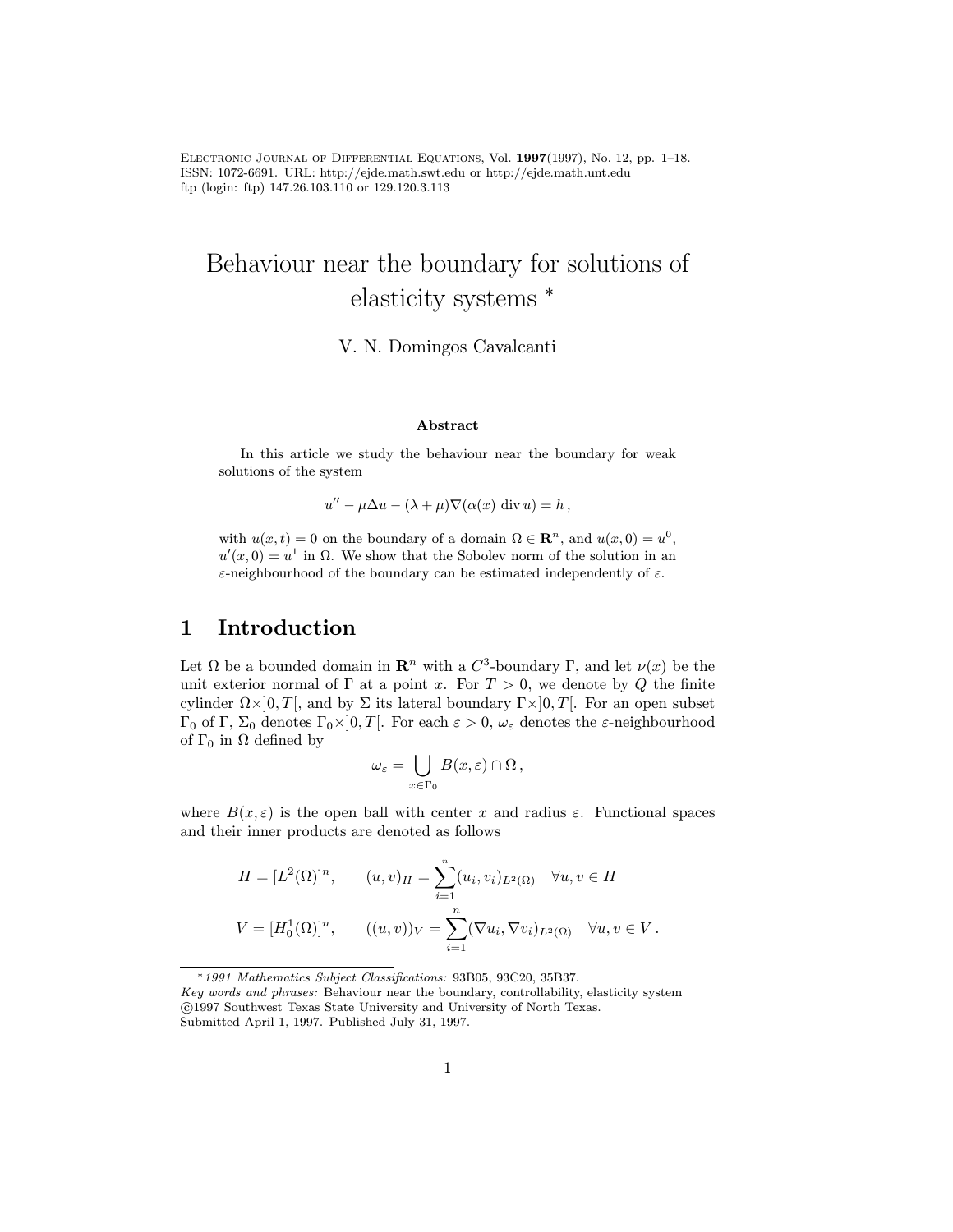This article is concerned with the behaviour near the boundary for weak solutions of the system

$$
u'' - \mu \Delta u - (\lambda + \mu) \nabla(\alpha(x) \operatorname{div} u) = h \quad \text{in} \quad Q
$$
  
 
$$
u = 0 \quad \text{on} \quad \Sigma
$$
  
 
$$
u(0) = u^0, \quad u'(0) = u^1 \quad \text{in} \quad \Omega,
$$
 (1.1)

with

$$
\{u^0, u^1, h\} \in V \times H \times L^1(0, T; H), \tag{1.2}
$$

where  $\lambda, \mu > 0$  are the Lamé constants, and  $\alpha \in C^1(\overline{\Omega})$  is a real function such that for all x in  $\overline{\Omega}$  and some  $\alpha_0, \alpha(x) \ge \alpha_0 > 0$ .

Recall that if  $u$  is the unique solution of the above system, for the energy function

$$
E(t) = \frac{1}{2}|u'(t)|_H^2 + \frac{\mu}{2}||u(t)||_V^2 + \frac{(\lambda + \mu)}{2}|\alpha^{\frac{1}{2}}(x) \operatorname{div} u(t)|_{L^2(\Omega)}^2
$$

there exists a positive constant  $c$  such that

$$
\sup_{t\in[0,T]}E(t)\leq cE_0,
$$

where

$$
E_0 = ||u_0||_V^2 + |u^1|_H^2 + ||h||_{L^1(0,T;H)}^2.
$$
\n(1.3)

We shall prove that the H norm of the solution u of  $(1.1)$  in an  $\varepsilon$ -neighbourhood of the boundary can be estimated independently of  $\varepsilon$ . It will be done by studying first the behaviour of  $\nabla u$  in the same neighbourhood. We use the method developed by J.P. Puel and C. Fabre [7] for solutions of the wave equation, which is an extension of the multipliers method introduced by F. Rellich for elliptic equations and used by C. Morawetz in hyperbolic equations. Their method was also applied to Schrodinger equations, and to equations for vibrating beams (cf. C. Fabre [4] and C. Fabre - J. P. Puel [6]).

The interest in the above result lies in the fact that this estimate, combined with other results, allow us to obtain the boundary control as the limit of internal controls. Then, provided that the internal controls exist we obtain the boundary control passing to the limit as  $\varepsilon \to 0$ . This is a way of getting boundary control when we only have the guarantee that the system is internal controllable.

To use this kind of argument is a powerful tool since we act where it is convenient and then pass to the limit. In this direction we can cite the work by M. E. Bradley and M. A. Horn [1] where they control the Von Kármán system  $w'' - \gamma^2 \Delta w' + \Delta^2 w + b(x)w' = [w, \chi(w)]$ , by showing that the boundary control which stabilizes its solution when  $\gamma \neq 0$  also stabilizes the solution to the system obtained in the limit as  $\gamma \to 0$ . Here  $\gamma$  is a parameter which is proportional to the thickness of the Von Karman plate.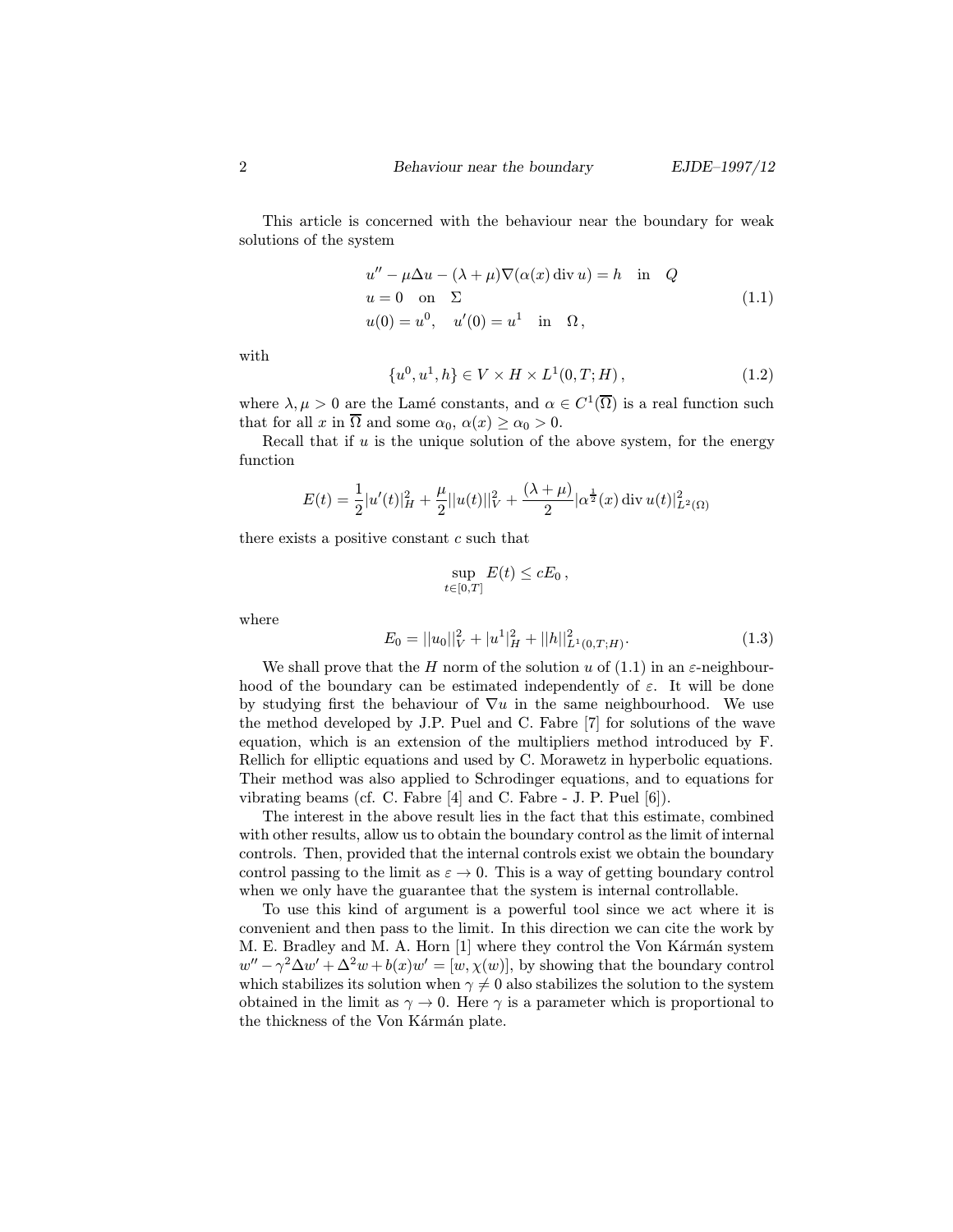# 2 Geometrical Properties of  $\Omega$

Using the fact that  $\Omega$  is a bounded domain of  $\mathbb{R}^n$  with a  $C^3$ -boundary  $\Gamma$ , we obtain the following lemma.

**Lemma 2.1** There exist open sets  $U_1, \ldots, U_m$  and a positive constant  $\varepsilon_0$  which satisfy

- For each  $\varepsilon$  in  $]0, \varepsilon_0[, \overline{\omega_{\varepsilon}} \subset \bigcup_{i=1}^m U_i$ , where  $\overline{\omega_{\varepsilon}}$  denotes the closure of  $\omega_{\varepsilon}$  in  $\mathbf{R}^n$ .
- For each  $x \in \omega_{\varepsilon} \cap U_i$ , there exists a unique  $(y, z) \in (\Gamma \cap U_i) \times ]0, \varepsilon[$  such that  $x = y - z\nu(y)$ ;  $i = 1, ..., m$ .
- There are functions  $F_i^{-1}: x \to (w, z)$ ,  $C^2$ -diffeomorphisms defined from  $\omega_{\varepsilon} \cap U_i$  onto their image;  $i = 1, \ldots, m$ .

**Proof.** Due to the regularity of Γ, which is the  $C^3$ -boundary of  $\Omega$ , by M. Do Carmo [2] (section 2.7, proposition 1) for each point  $p \in \Gamma$  and  $X_p : U \to \Gamma$ , a  $C^3$ -parametrization of a neighbourhood of p, there exist a neighbourhood  $W_p \subset X_p(U)$  of p in  $\Gamma$  and  $\varepsilon_p > 0$  such that the segments of the normal lines through points  $q \in W_p$ , with center at q and length  $2\varepsilon_p$ , are disjoint; that is,  $W_p$  has a tubular neighbourhood.

Considering  $0 < 2r_p < \varepsilon_p$  where  $\overline{B_{2r_p}}(p) \subset B_p$ ,  $W_p = B_p \cap \Gamma$  and  $B_p$  is an open set of  $\mathbb{R}^n$  we obtain:

$$
\overline{\Omega} = \Omega \cup \Gamma \subset \Omega \cup \left( \bigcup_{p \in \Gamma} B_{r_p}(p) \right).
$$

Using the compactness of  $\overline{\Omega}$ , there exist  $p_1,\ldots,p_m$  such that

$$
\Gamma \subset \bigcup_{i=1}^m B_{r_{p_i}}(p_i).
$$

Defining

$$
U_i = B_{2r_{p_i}}(p_i); \quad i = 1,...,m \text{ and } \varepsilon_0 = \frac{1}{2} \min \{r_{p_1},..., r_{p_m}\},
$$

we conclude that for every  $\varepsilon \in ]0, \varepsilon_0], \overline{\omega_{\varepsilon}} \subset \bigcup_{i=1}^m U_i$ .

On the other hand, we observe that for each  $p_i \in \Gamma$  the related  $C^3$ - parametrization  $X_i$  implies that the function

$$
F_i: X_i^{-1}(\Gamma \cap U_i) \times ]0, \varepsilon[ \to \omega_{\varepsilon} \cap U_i
$$
  

$$
(w, z) \mapsto F_i(w, z) = X_i(w) - zN_i(w),
$$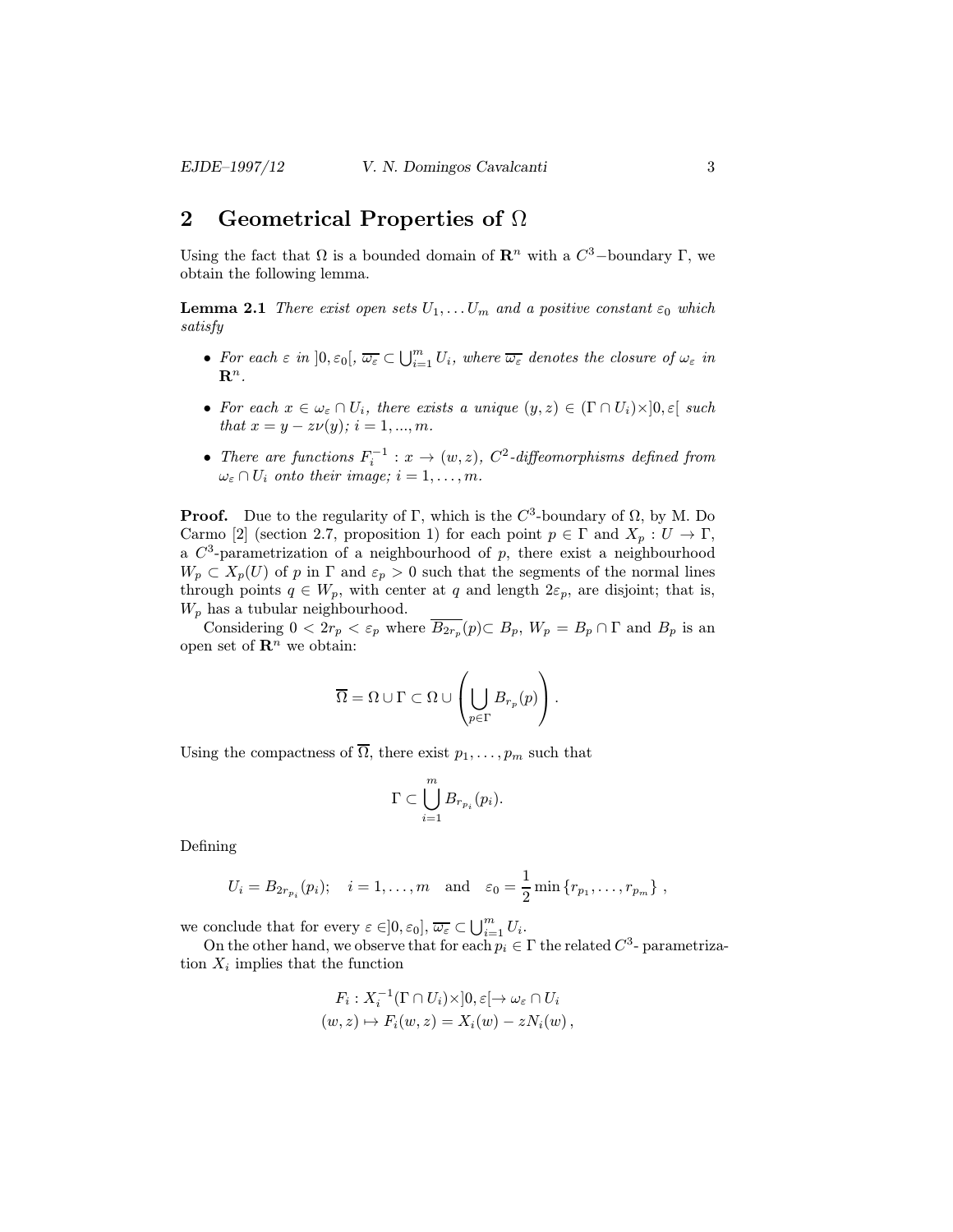where  $\varepsilon \in ]0, \varepsilon_0[$  and  $N_i(w)$  is the normal vector at point  $X_i(w)$ , is a  $C^2$ diffeomorphism.

Moreover, according to the choice of the open sets  $U_i$  we conclude that for every  $x \in \omega_{\varepsilon} \cap U_i$  where  $\varepsilon \in ]0, \varepsilon_0]$  there exist a unique normal projection y of x on  $\Gamma$  and unique  $z \in ]0, \varepsilon[$  such that  $x = y - z\nu(y)$ .  $\Box$ 

**Remark.** It follows from the above lemma that if  $x \in \omega_{\varepsilon} \cap U_i$  for sufficiently small  $\varepsilon$ , the normal projection of x onto  $\Gamma$  is uniquely defined. Furthermore,

$$
p(x) = X_i(\omega) = F_i(\omega, 0),
$$

where  $F_i(w, z) = X_i(w) - zN_i(w)$ .

**Lemma 2.2** Let det  $JF_i(w, z)$  denote the determinant of the Jacobian matrix of  $F_i$  at  $(w, z)$ . Then

(i) there exist positive constants  $\varepsilon_0, m, M$ , such that  $\forall (w, z) \in X_i^{-1}(\Gamma \cap U_i) \times$  $[0, \varepsilon_0],$ 

$$
m \leq |\det JF_i(w,z)| \leq M
$$

- $(iii) | \det JF_i(w, 0)| = 1, \,\forall w \in X_i^{-1}(\Gamma \cap U_i)$
- (iii) the function  $(w, z) \rightarrow |\det J F_i(w, z)|$  is a  $C^1$ -function.
- (iv) for function v on  $\omega_{\varepsilon} \cap U_i$ , define  $\hat{v}(w, z)=(v \circ F_i)(w, z)$ . If  $v \in H^1(\omega_{\varepsilon} \cap U_i)$ then

$$
\frac{\partial}{\partial z}\hat{v}(w,z) = -\nabla v(F_i(w,z)) \cdot \nu(F_i(w,0). \qquad (2.1)
$$

**Proof.** Since  $F_i(w, z) = X_i(w) - zN_i(w)$  it follows that  $|\det JF_i(\omega, 0)| =$  $||N_i(\omega)||$  and consequently  $|\det JF_i(\omega, 0)| = 1$ ,  $\forall \omega \in X_i^{-1}(\Gamma \cap U_i)$ . Besides, taking into account the regularity of the boundary of  $\Omega$ , we get that det  $JF_i(\omega, z)$ is a  $C^1$ -function. For a  $\varepsilon_i > 0$  small enough we obtain that det  $JF_i(\omega, z)$  does not change its sign on  $]0, \varepsilon_i[$ , which allow us to conclude (iii). Combining the two results obtained in (ii) and (iii) we get (i). Finally, from the regularity of the functions  $F_i(w, z)$ , observing that  $\frac{\partial}{\partial z} F_{i_k}(w, z) = -N_{i_k}(w)$  and from the identity

$$
\frac{\partial}{\partial z}(v \circ F_i)(w, z) = \sum_{k=1}^n \frac{\partial v}{\partial x_k}(F_i(w, z)) \frac{\partial}{\partial z} F_{i_k}(w, z) ,
$$

which holds for regular functions v, we obtain (iv).  $\Box$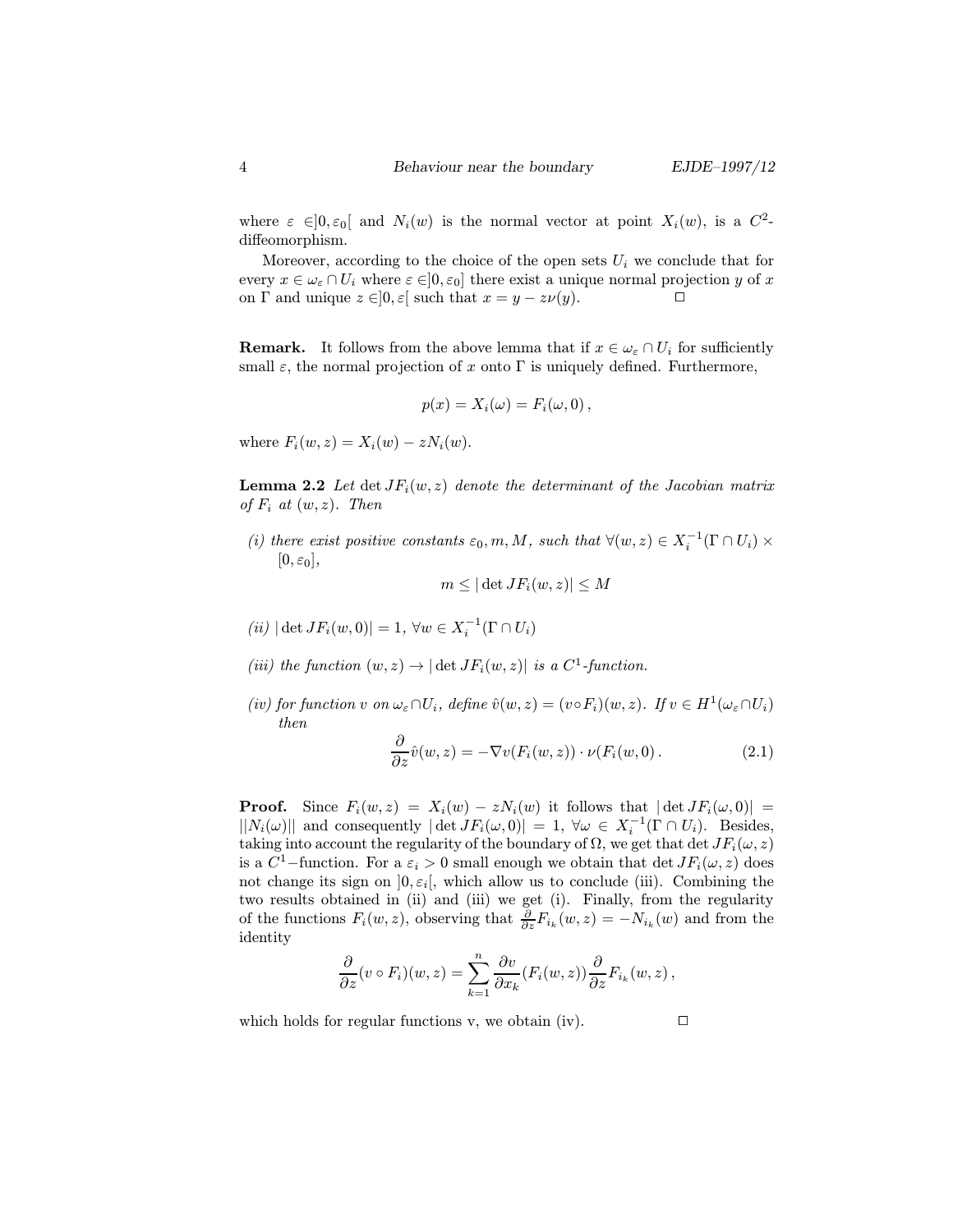### EJDE–1997/12 V. N. Domingos Cavalcanti 5

# 3 Fundamental Identity

In this section we prove an identity that is essential in the proof of our main result.

**Lemma 3.1** If  $u = (u_1, ..., u_n)$  is the solution of  $(1.1)-(1.2)$ , for every vector valued function  $g \in W^{2,\infty}(\Omega,\mathbf{R}^n)$  collinear to the normal vector on  $\Gamma$ , we have

$$
2\mu \sum_{i,j,k=1}^{n} \int_{Q} \frac{\partial u_{i}}{\partial x_{j}} \frac{\partial u_{i}}{\partial x_{k}} \frac{\partial g_{k}}{\partial x_{j}} dx dt + \mu \sum_{i=1}^{n} \int_{Q} (\nabla u_{i} \cdot \nabla (\text{div } g)) u_{i} dx dt
$$
  
+2(\lambda + \mu)  $\sum_{i,j=1}^{n} \int_{Q} \alpha(x) \text{ div } u \frac{\partial u_{i}}{\partial x_{j}} \frac{\partial g_{j}}{\partial x_{i}} dx dt$   
+ (\lambda + \mu)  $\int_{Q} \alpha(x) \text{ div } u(u \cdot \nabla (\text{div } g)) dx dt$  (3.1)  
=  $2 \sum_{i=1}^{n} \int_{Q} h_{i} (\nabla u_{i} \cdot g) dx dt + \sum_{i=1}^{n} \int_{Q} h_{i} u_{i} div g dx dt$   
+ \mu  $\sum_{i=1}^{n} \int_{\Sigma} |\frac{\partial u_{i}}{\partial \nu}|^{2} g \cdot \nu d\Gamma dt + (\lambda + \mu) \int_{\Sigma} \alpha(x) (div u)^{2} g \cdot \nu d\Gamma dt$   
+ (\lambda + \mu)  $\int_{Q} \nabla \alpha \cdot g (\text{div } u)^{2} dx dt - 2 \sum_{i=1}^{n} \int_{\Omega} u'_{i}(T) (\nabla u_{i}(T) \cdot g) dx$   
+2  $\sum_{i=1}^{n} \int_{\Omega} u'_{i}(0) (\nabla u_{i}(0) \cdot g) dx - \sum_{i=1}^{n} \int_{\Omega} u'_{i}(T) u_{i}(T) \text{ div } g dx$   
+ $\sum_{i=1}^{n} \int_{\Omega} u'_{i}(0) u_{i}(0) \text{ div } g dx$ .

**Proof.** For initial data  $\{u^0, u^1, h\} \in \left[H_0^1(\Omega) \times H^2(\Omega)\right]^n \times V \times L^1(0, T; V)$  let

$$
2\nabla u \cdot g = (2\nabla u_1 \cdot g, \dots, 2\nabla u_n \cdot g) ,
$$

where

$$
2\nabla u_i \cdot g = 2\sum_{k=1}^n \frac{\partial u_i}{\partial x_k} g_k.
$$

Multiplying (1.1) by  $2\nabla u \cdot g$  we obtain

$$
\sum_{i=1}^{n} \int_{Q} u_{i}''(2\nabla u_{i} \cdot g) dx dt - \mu \sum_{i=1}^{n} \int_{Q} \Delta u_{i}(2\nabla u_{i} \cdot g) dx dt
$$

$$
-(\lambda + \mu) \sum_{i=1}^{n} \int_{Q} \frac{\partial}{\partial x_{i}} (\alpha(x) \operatorname{div} u) (2\nabla u_{i} \cdot g) dx dt
$$
(3.2)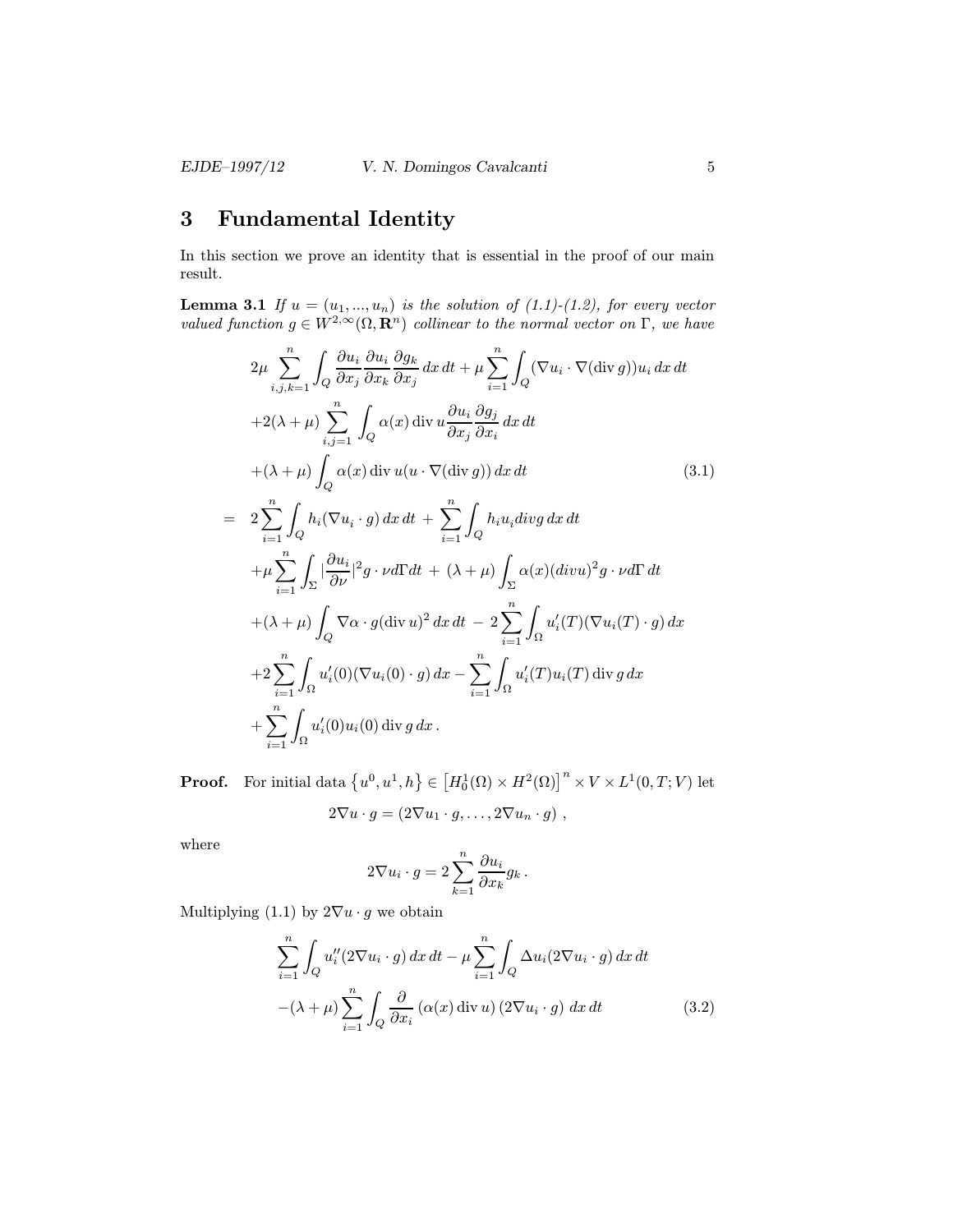$$
= \sum_{i=1}^{n} \int_{Q} h_i(2\nabla u_i \cdot g) \, dx \, dt \, .
$$

Integrating by parts with respect to  $t$ , by Gauss Theorem,

$$
2\sum_{i=1}^{n} \int_{Q} u_{i}''(\nabla u_{i} \cdot g) \, dx \, dt
$$
  
= 
$$
2\sum_{i=1}^{n} \int_{\Omega} u_{i}'(T) (\nabla u_{i}(T) \cdot g) \, dx - 2\sum_{i=1}^{n} \int_{\Omega} u_{i}'(0) (\nabla u_{i}(0) \cdot g) \, dx \quad (3.3)
$$
  
+ 
$$
\sum_{i=1}^{n} \int_{Q} (u_{i}')^{2} \operatorname{div} g \, dx \, dt.
$$

Using the fact that

$$
\frac{\partial u_i}{\partial x_k} = \nu_k \frac{\partial u_i}{\partial \nu} \quad \text{on} \quad \Gamma \,, \tag{3.4}
$$

by Green and Gauss Theorems we have

$$
-\mu \sum_{i=1}^{n} \int_{Q} \Delta u_{i} (2\nabla u_{i} \cdot g) dx dt
$$
\n
$$
= -\mu \sum_{i=1}^{n} \int_{Q} |\nabla u_{i}|^{2} \operatorname{div} g dx dt + 2\mu \sum_{i,j,k=1}^{n} \int_{Q} \frac{\partial u_{i}}{\partial x_{j}} \frac{\partial u_{i}}{\partial x_{k}} \frac{\partial g_{k}}{\partial x_{j}} dx dt
$$
\n
$$
-\mu \sum_{i=1}^{n} \int_{\Sigma} \left(\frac{\partial u_{i}}{\partial \nu}\right)^{2} g \cdot \nu d\Gamma dt.
$$
\n(3.5)

Finally, by (3.4) and by Gauss theorem we have

$$
-(\lambda + \mu) \sum_{i=1}^{n} \int_{Q} \frac{\partial}{\partial x_{i}} (\alpha(x) \operatorname{div} u) (2\nabla u_{i} \cdot g) dx dt
$$
\n
$$
= 2(\lambda + \mu) \sum_{k=1}^{n} \int_{Q} \alpha(x) \operatorname{div} u \frac{\partial}{\partial x_{k}} (\operatorname{div} u) g_{k} dx dt
$$
\n
$$
+ 2(\lambda + \mu) \sum_{i,k=1}^{n} \int_{Q} \alpha(x) \operatorname{div} u \frac{\partial u_{i}}{\partial x_{k}} \frac{\partial g_{k}}{\partial x_{i}} dx dt.
$$
\n
$$
- 2(\lambda + \mu) \int_{\Sigma} \alpha(x) (\operatorname{div} u)^{2} g \cdot \nu d\Gamma dt.
$$
\n
$$
= -(\lambda + \mu) \int_{Q} (\operatorname{div} u)^{2} (\nabla \alpha(x) \cdot g) dx dt - (\lambda + \mu) \int_{Q} (\operatorname{div} u)^{2} \alpha(x) \operatorname{div} g dx dt
$$
\n
$$
+ (\lambda + \mu) \int_{\Sigma} \alpha(x) (\operatorname{div} u)^{2} g \cdot \nu d\Gamma dt.
$$
\n(3.6)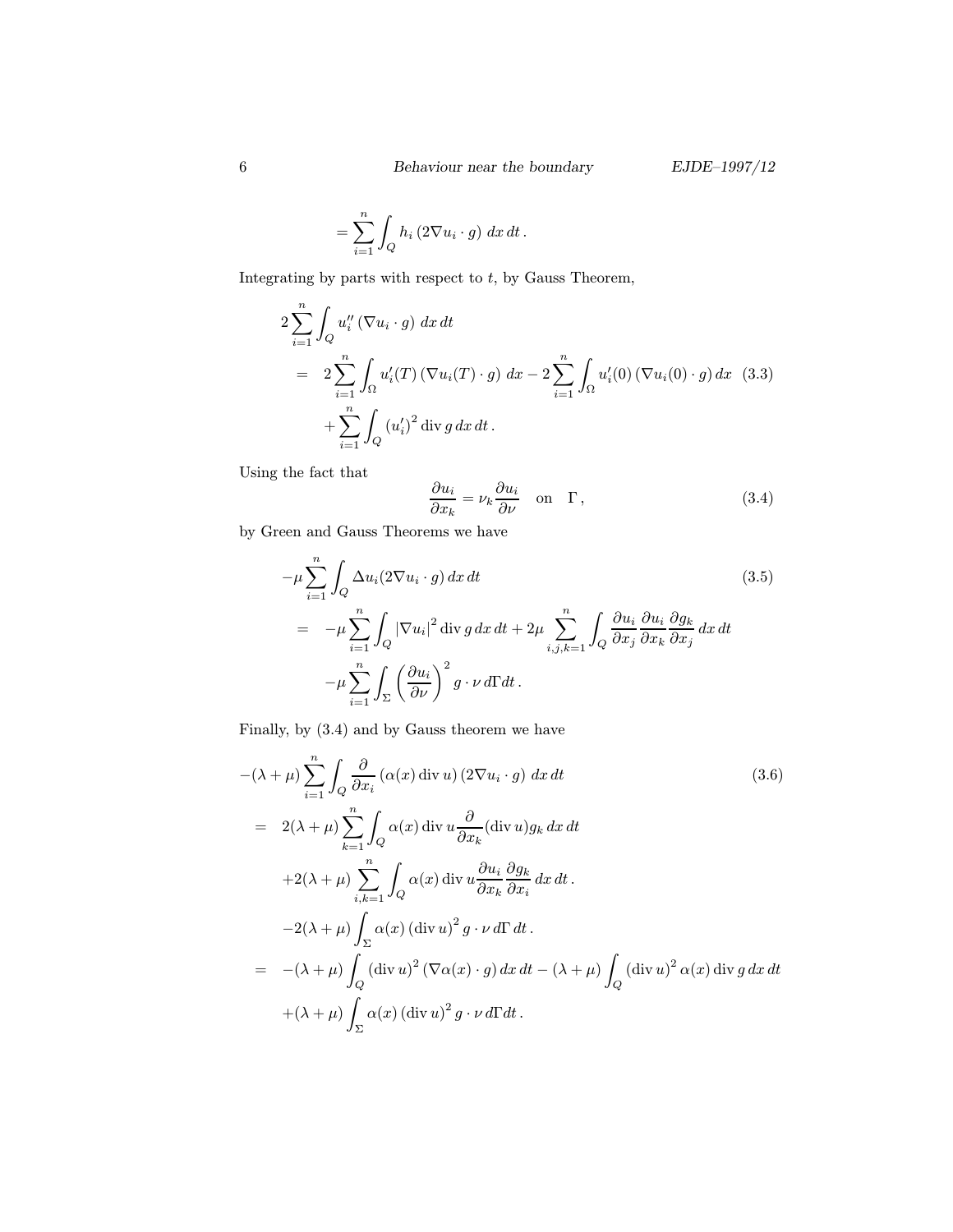### EJDE–1997/12 V. N. Domingos Cavalcanti 7

 $\ddot{\phantom{a}}$ 

+2(
$$
\lambda
$$
 +  $\mu$ )  $\sum_{i,k=1}^{n} \int_{Q} \alpha(x) \operatorname{div} u \frac{\partial u_{i}}{\partial x_{k}} \frac{\partial g_{k}}{\partial x_{i}} dx dt$   
-2( $\lambda$  +  $\mu$ )  $\int_{\Sigma} \alpha(x) (\operatorname{div} u)^{2} g \cdot \nu d\Gamma dt$ .

Replacing  $(3.3)$ ,  $(3.5)$  and  $(3.6)$  in  $(3.2)$  it follows that

$$
2\sum_{i=1}^{n} \int_{\Omega} u'_{i}(T) \left(\nabla u_{i}(T) \cdot g\right) dx - 2\sum_{i=1}^{n} \int_{\Omega} u'_{i}(0) \left(\nabla u_{i}(0) \cdot g\right) dx \qquad (3.7)
$$
  
+
$$
\sum_{i=1}^{n} \int_{Q} (u'_{i})^{2} \operatorname{div} g \, dx \, dt - \mu \sum_{i=1}^{n} \int_{Q} \left|\nabla u_{i}\right|^{2} \operatorname{div} g \, dx \, dt
$$
  
+
$$
2\mu \sum_{i,j,k=1}^{n} \int_{Q} \frac{\partial u_{i}}{\partial x_{j}} \frac{\partial u_{i}}{\partial x_{k}} \frac{\partial g_{k}}{\partial x_{j}} dx \, dt - \mu \sum_{i=1}^{n} \int_{\Sigma} \left(\frac{\partial u_{i}}{\partial \nu}\right)^{2} g \cdot \nu \, d\Gamma dt
$$
  
-
$$
(\lambda + \mu) \int_{Q} (\operatorname{div} u)^{2} \left(\nabla \alpha(x) \cdot g\right) dx \, dt - (\lambda + \mu) \int_{Q} (\operatorname{div} u)^{2} \alpha(x) \operatorname{div} g \, dx \, dt
$$
  
+
$$
2(\lambda + \mu) \sum_{i,k=1}^{n} \int_{Q} \alpha(x) \operatorname{div} u \frac{\partial u_{i}}{\partial x_{k}} \frac{\partial g_{k}}{\partial x_{i}} dx dt - (\lambda + \mu) \int_{\Sigma} \alpha(x) \left(\operatorname{div} u\right)^{2} g \cdot \nu \, d\Gamma dt
$$
  
=
$$
\sum_{i=1}^{n} \int_{Q} h_{i} \left(2 \nabla u_{i} \cdot g\right) dx \, dt.
$$
 (3.7)

Let  $u \, \text{div} \, g = (u_1 \, \text{div} \, g, \dots, u_n \, \text{div} \, g)$ , where  $u_i \, \text{div} \, g = \sum_{j=1}^n u_i \frac{\partial g_j}{\partial x_j}$ . Now, multiplying  $(1.1)$  by u div g we get

$$
\sum_{i=1}^{n} \int_{Q} u_{i}'' u_{i} \operatorname{div} g \, dx \, dt - \mu \sum_{i=1}^{n} \int_{Q} \Delta u_{i} u_{i} \operatorname{div} g \, dx \, dt
$$

$$
-(\lambda + \mu) \sum_{i=1}^{n} \int_{Q} \frac{\partial}{\partial x_{i}} (\alpha(x) \operatorname{div} u) u_{i} \operatorname{div} g \, dx \, dt \qquad (3.8)
$$

$$
= \sum_{i=1}^{n} \int_{Q} h_{i} u_{i} \operatorname{div} g \, dx \, dt.
$$

Using integration by parts we obtain

$$
\sum_{i=1}^{n} \int_{Q} u_{i}'' u_{i} \operatorname{div} g \, dx \, dt
$$
\n
$$
= \sum_{i=1}^{n} \int_{\Omega} u_{i}'(T) u_{i}(T) \operatorname{div} g \, dx - \sum_{i=1}^{n} \int_{\Omega} u_{i}'(0) u_{i}(0) \operatorname{div} g \, dx.
$$
\n
$$
- \sum_{i=1}^{n} \int_{Q} |u_{i}'|^{2} \operatorname{div} g \, dx \, dt.
$$
\n(3.9)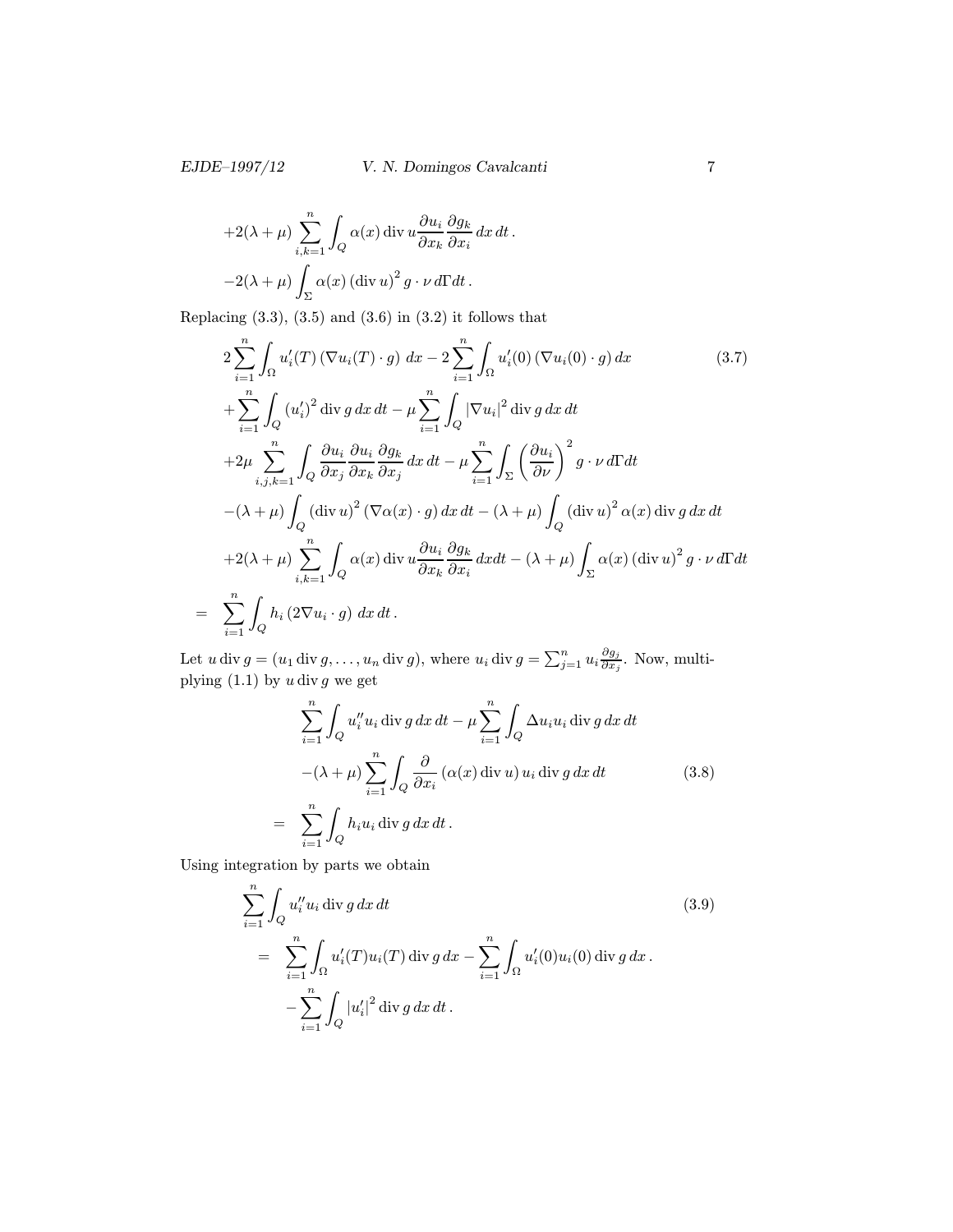and by Green's Theorem

$$
-\mu \sum_{i=1}^{n} \int_{Q} \Delta u_{i} u_{i} \operatorname{div} g \, dx \, dt
$$
\n
$$
= \mu \sum_{i=1}^{n} \int_{Q} |\nabla u_{i}|^{2} \operatorname{div} g \, dx \, dt + \mu \sum_{i=1}^{n} \int_{Q} \nabla u_{i} \cdot \nabla (\operatorname{div} g) u_{i} \, dx \, dt.
$$
\n(3.10)

Since  $u = 0$  on Γ, by Gauss Theorem we have

$$
-(\lambda + \mu) \sum_{i=1}^{n} \int_{Q} \frac{\partial}{\partial x_{i}} (\alpha(x) \operatorname{div} u) u_{i} \operatorname{div} g dx dt
$$
\n
$$
= (\lambda + \mu) \int_{Q} \alpha(x) (\operatorname{div} u)^{2} \operatorname{div} g dx dt
$$
\n
$$
+ (\lambda + \mu) \int_{Q} \alpha(x) (\operatorname{div} u) u \cdot \nabla (\operatorname{div} g) dx dt.
$$
\n(3.11)

Then, from  $(3.8)-(3.11)$ , it follows that

$$
\sum_{i=1}^{n} \int_{\Omega} u'_i(T) u_i(T) \operatorname{div} g \, dx - \sum_{i=1}^{n} \int_{\Omega} u'_i(0) u_i(0) \operatorname{div} g \, dx
$$
  
\n
$$
- \sum_{i=1}^{n} \int_{Q} |u'_i|^2 \operatorname{div} g \, dx \, dt + \mu \sum_{i=1}^{n} \int_{Q} |\nabla u_i|^2 \operatorname{div} g \, dx \, dt \qquad (3.12)
$$
  
\n
$$
+ \mu \sum_{i=1}^{n} \int_{Q} \nabla u_i \cdot \nabla (\operatorname{div} g) u_i \, dx \, dt + (\lambda + \mu) \int_{Q} \alpha(x) (\operatorname{div} u)^2 \operatorname{div} g \, dx \, dt
$$
  
\n
$$
+ (\lambda + \mu) \int_{Q} \alpha(x) (\operatorname{div} u) u \cdot \nabla (\operatorname{div} g) \, dx \, dt
$$
  
\n
$$
= \sum_{i=1}^{n} \int_{Q} h_i u_i \operatorname{div} g \, dx \, dt
$$

Adding (3.7) and (3.12), and using that  $\left[H_0^1(\Omega) \cap H^2(\Omega)\right]^n \times V \times L^1(0,T;V)$ is dense in  $V \times H \times L^1(0,T;V)$ , we obtain (3.1).

**Lemma 3.2** Let u be the solution of  $(1.1)$  with initial data satisfying  $(1.2)$ , and let  $v_r = \theta_r u$ , where  $\{\theta_r\}_{1 \leq r \leq m}$  is a  $C^{\infty}$  partition of the unity relative to the open sets  $U_1, \ldots, U_m$ . Then  $v_r = (v_{r_1}, \ldots, v_{r_n})$  is the solution to

$$
v_r'' - \mu \Delta v_r - (\lambda + \mu) \nabla(\alpha(x) \operatorname{div} v_r) = h_r \quad in \ Q
$$
  

$$
v_r = 0 \quad on \quad \Sigma
$$
  

$$
v_r(0) = \theta_r u^0, v_r'(0) = \theta_r u^1 \quad on \quad \Omega,
$$
  
(3.13)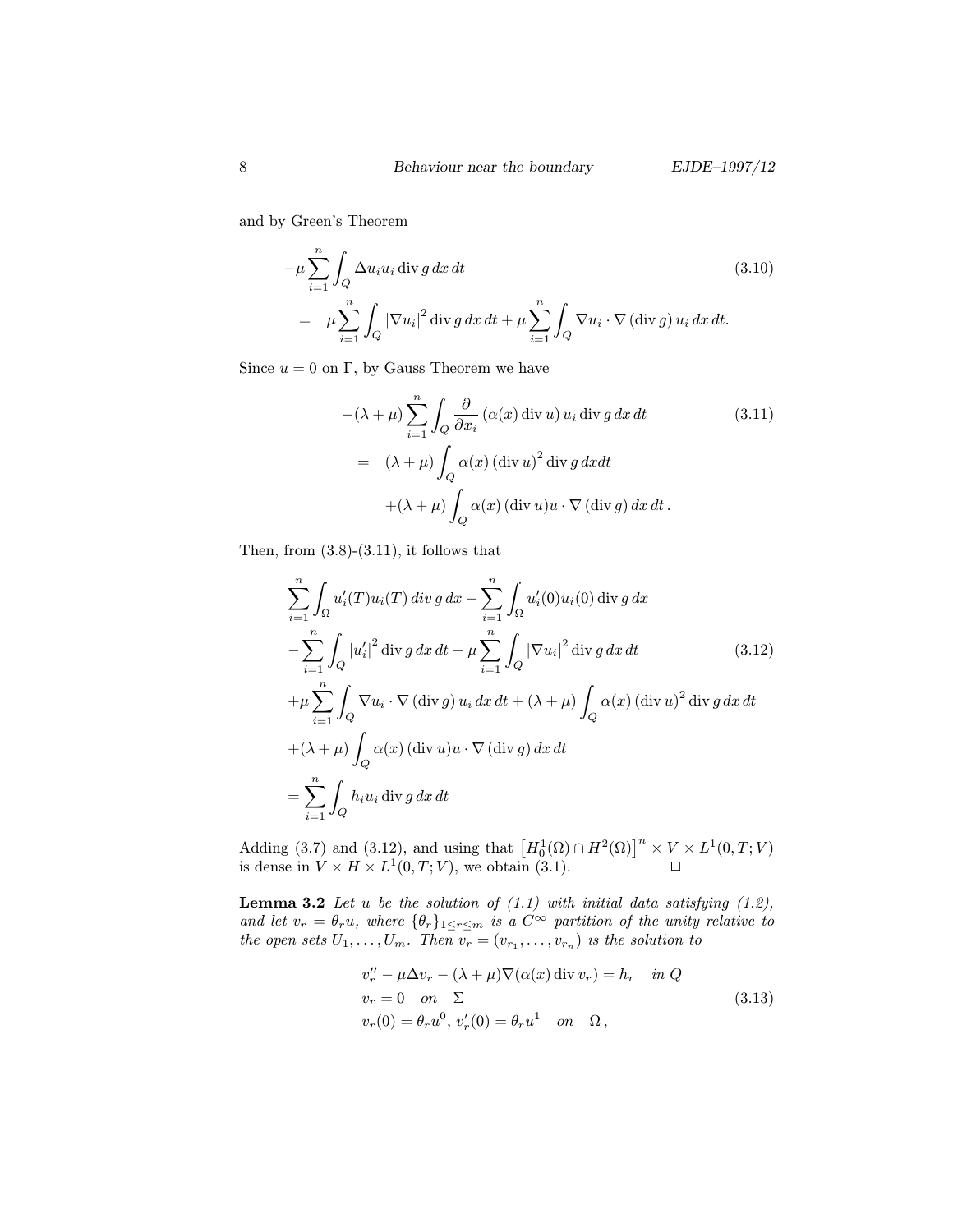where

$$
h_r = \theta_r h - 2\mu \nabla \theta_r \cdot \nabla u - \mu u \Delta \theta_r - (\lambda + \mu) \alpha(x) \operatorname{div} u \nabla \theta_r - (\lambda + \mu) \nabla (\alpha(x) u \cdot \nabla \theta_r)
$$

and supp  $v_r \subset U_r \times [0,T]$ . Furthermore, if  $\varepsilon_0$  is the minimum between the two epsilons found in Lemmas 2.1 and 2.2, the function

$$
G(\varepsilon) = \begin{cases} \frac{1}{\varepsilon} \int_0^T \int_{\omega_\varepsilon \cap U_r} \sum_{i=1}^n |\nabla v_{r_i}(x, t) \cdot \nu(p(x))|^2 dx dt, & \varepsilon \in ]0, \varepsilon_0] \\ \int_0^T \int_{\Gamma \cap U_r} \sum_{i=1}^n \left| \frac{\partial v_{r_i}}{\partial \nu} \right|^2 d\Gamma dt & \varepsilon = 0, \end{cases}
$$

where  $F_r(W_r\times]0,\varepsilon[)=\omega_{\varepsilon}\cap U_r$ , is continuous on  $[0,\varepsilon_0]$ .

### **Proof.** The continuity of G on  $[0, \varepsilon_0]$  follows from Lemma 2.2.  $\Box$

**Lemma 3.3** Let  $\delta$  be a positive number. Then there exists a real number  $\gamma \in$  $]0, \delta[,$  and there exist positive decreasing functions  $\rho_{\varepsilon} \in W^{2,\infty}(0,\varepsilon),$  where  $\varepsilon =$  $\delta + \gamma$ , such that

$$
\rho_{\varepsilon}(\varepsilon) = 0 \quad \rho'_{\varepsilon}(\varepsilon) = 0 \quad and \quad \rho'_{\varepsilon} = -\frac{1}{\delta}, \quad in \quad [0, \delta].
$$
\n(3.14)

Furthermore,

$$
||\rho_{\varepsilon}||_{L^{\infty}(0,\varepsilon)} \leq C_1, \quad ||\rho_{\varepsilon}'||_{L^{\infty}(0,\varepsilon)} \leq \frac{C_2}{\varepsilon}, \quad ||\rho_{\varepsilon}''||_{L^{\infty}(0,\varepsilon)} \leq \frac{C_3}{\varepsilon^2}
$$
(3.15)

for positive constants  $C_1, C_2, C_3,$  and

$$
\frac{\gamma}{2} \int_0^\varepsilon |\rho''_\varepsilon(z)|^2 z^2 dz = \frac{9}{16} \,. \tag{3.16}
$$

**Proof.** Let  $\gamma$  be the positive value when solving for x in

$$
1 + \frac{x}{\delta} + \frac{1}{3}(\frac{x}{\delta})^2 = \frac{9}{8}.
$$
 (3.17)

Then  $\gamma = \left(\sqrt{\frac{7}{6}} - 1\right) \frac{3}{2} \delta$  which belongs to the interval  $]0, \delta[$ . Put  $\varepsilon = \gamma + \delta$ , and define  $\rho_{\varepsilon} : [0, \varepsilon] \to \mathring{R}$ , by

$$
\rho_{\varepsilon}(z) = \begin{cases} 1 - \frac{\gamma}{2\delta} - \frac{z}{\delta} \,, & z \in [0, \delta] \\ \frac{1}{2\gamma\delta}(\delta + \gamma - z)^2 \,, & z \in [\delta, \delta + \gamma] \,. \end{cases}
$$

Then  $\rho_{\varepsilon} \in W^{2,\infty}(0,\varepsilon)$  and satisfies (3.14), (3.15). To show that  $\rho_{\varepsilon}$  satisfies  $(3.16)$ , we use  $(3.17)$  as follows

$$
\frac{\gamma}{2} \int_0^{\varepsilon} |\rho_{\varepsilon}''(z)|^2 z^2 dz = \frac{\gamma}{2} \int_{\gamma}^{\delta + \gamma} \frac{1}{\gamma^2 \delta^2} z^2 dz
$$

$$
= \frac{1}{2} \left( 1 + \frac{\gamma}{\delta} + \frac{\gamma^2}{3\delta^2} \right)
$$

$$
= \frac{9}{16}.
$$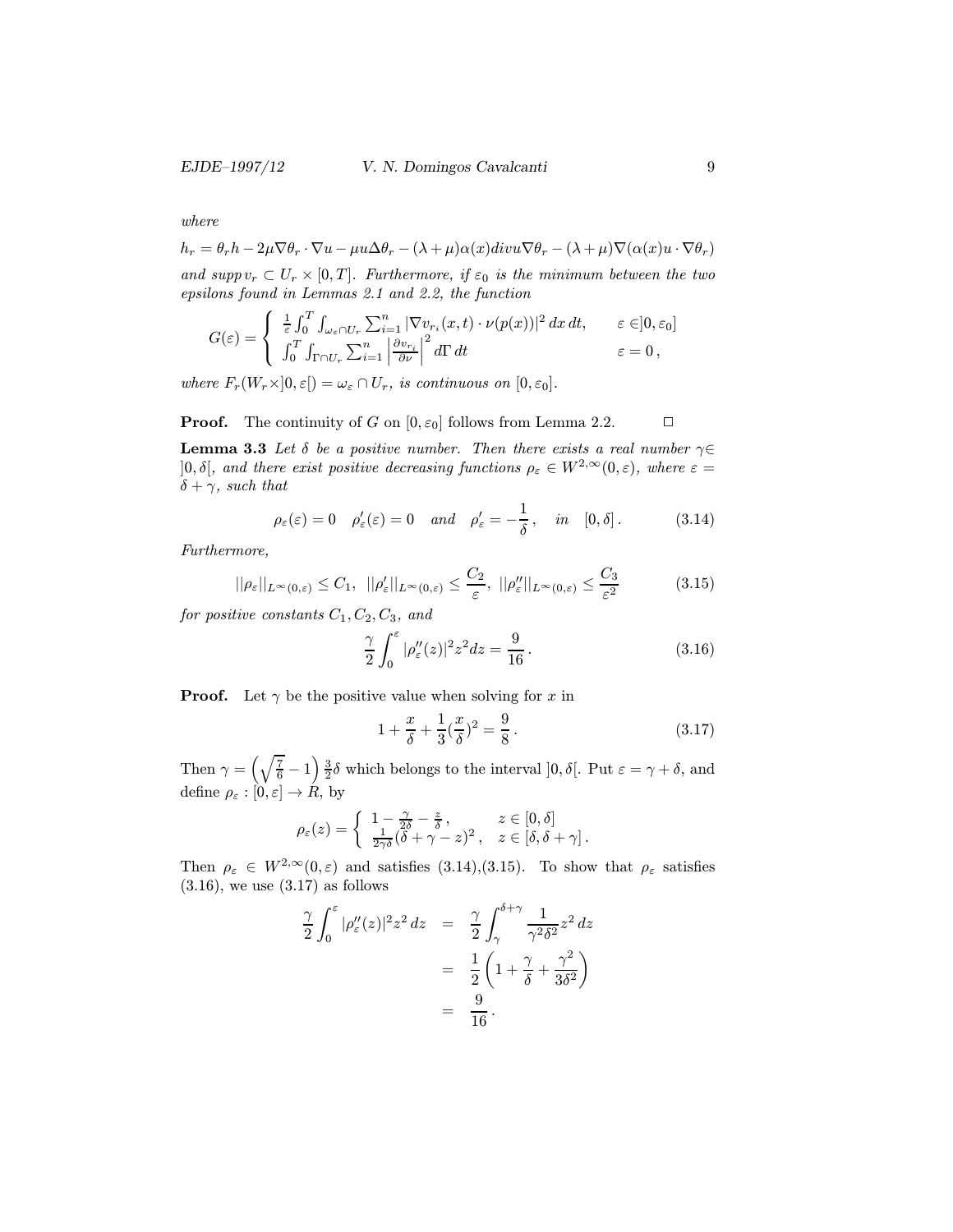# 4 Behaviour of the Solution u in  $\omega_{\varepsilon} \times ]0, T[$

Our goal in this section, which contains the main result of this work, is to study the behaviour of the solution  $u$  of the elasticity system given in  $(1.1)$  in  $\omega_{\varepsilon} \times ]0,T[.$ 

**Theorem 4.1** There exist positive constants C and  $\varepsilon_0$  such that every solution u of (1.1) where (1.2) holds with  $\alpha_1 < \mu/(3n(\lambda + \mu))$  satisfies

$$
\frac{1}{\varepsilon} \sum_{i=1}^n \int_0^T \int_{\omega_\varepsilon} |\nabla u_i(x,t) \cdot \nu(p(x))|^2 dx dt \le cE_0 \quad \forall \varepsilon \in ]0,\varepsilon_0].
$$

Furthermore, C and  $\varepsilon_0$  depend only on the positive number T, the function  $\alpha(x)$ , the geometry of  $\Omega$ , and the Lamé constants.

**Proof.** Without loss of generality assume that  $\Gamma_0 = \Gamma$ . Let u be the solution of (1.1) and define  $v_r = \theta_r u$  where  $\{\theta_r\}_{1 \leq r \leq m}$  is a  $C^{\infty}$  partition of the unity relative to the open sets  $U_1, \ldots, U_m$  given in lemma 2.1. According to Lemma 3.2,  $v_r$  is the solution of (3.13) and the function G is continuous on  $[0, \varepsilon_0]$ . Let  $\delta_0 \in [0, \varepsilon_0]$  be a value such that

$$
G(\delta_0)=\max_{\varepsilon\in[0,\varepsilon_0]}G(\varepsilon)\,.
$$

If  $\delta_0 = 0$ , we obtain

$$
\max_{\varepsilon \in [0, \varepsilon_0]} G(\varepsilon) = \sum_{i=1}^n \int_0^T \int_{\Gamma \cap U_r} \left| \frac{\partial v_{r_i}}{\partial \nu} \right|^2 d\Gamma dt.
$$

But, considering the trace theory developed by M. Milla Miranda [9], we get

$$
\frac{\partial v_{r_i}}{\partial \nu} = \theta|_{\Gamma} \frac{\partial u_i}{\partial \nu}
$$

and consequently,

$$
\max_{\varepsilon \in [0, \varepsilon_0]} G(\varepsilon) \le c^* \sum_{i=1}^n \int_0^T \int_\Gamma \left| \frac{\partial u_i}{\partial \nu} \right|^2 d\Gamma dt.
$$

On the other hand, proceeding as in J. L. Lions [8] (chapter IV - pages 224, 225), that is, using the multiplier method, we obtain that  $\frac{\partial u_i}{\partial \nu} \in L^2(\Sigma)$ ,  $i = 1, 2, ..., n$ and

$$
\sum_{i=1}^n \int_0^T \int_{\Sigma} \left| \frac{\partial u_i}{\partial \nu} \right|^2 d\Gamma dt \leq cE_0.
$$

Then, we conclude that

$$
\max_{\varepsilon \in [0,\varepsilon_0]} G(\varepsilon) \leq cE_0.
$$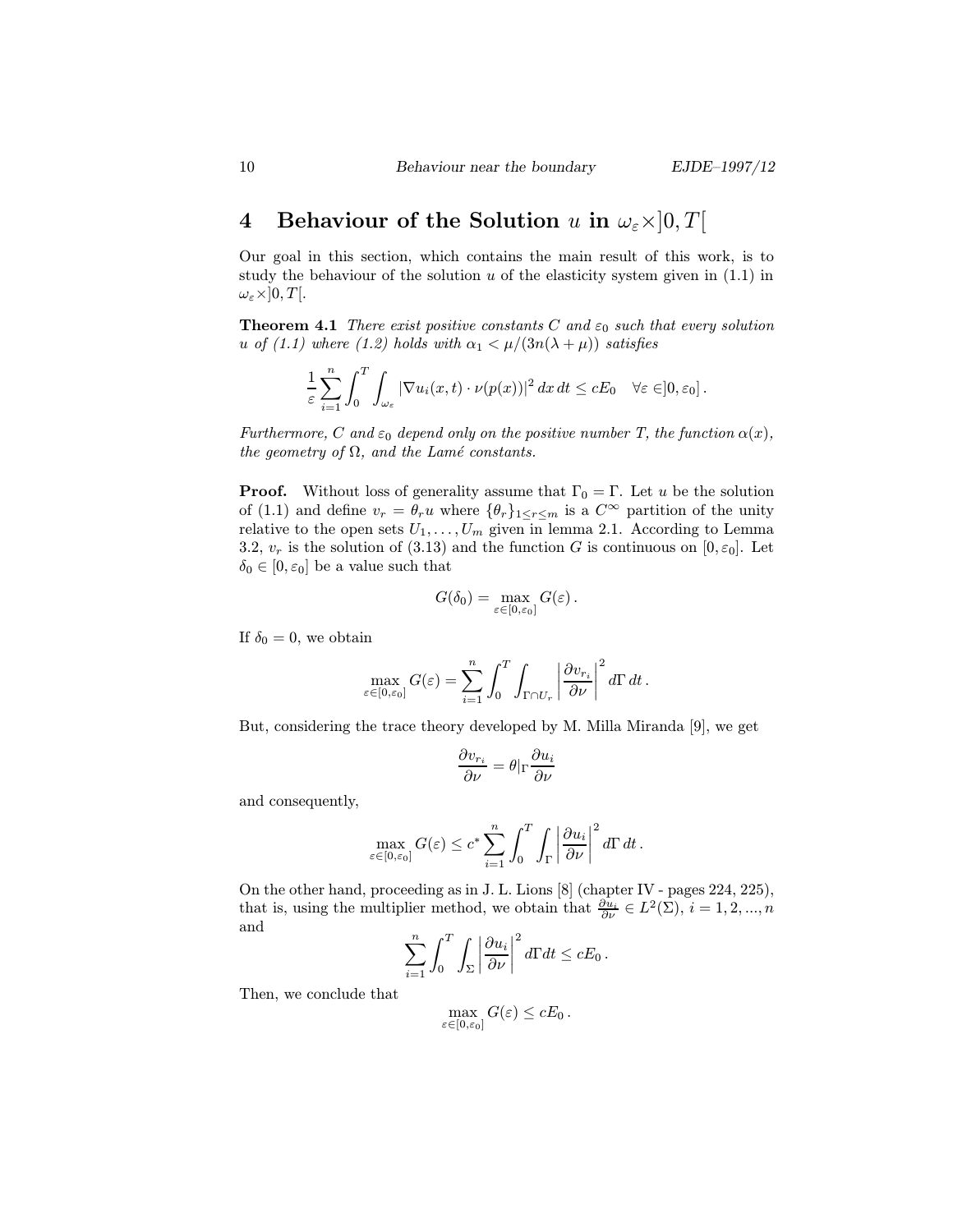If  $\delta_0 \in ]\frac{\varepsilon_0}{2}, \varepsilon_0[$ , we have

$$
\max_{\varepsilon \in [0, \varepsilon_0]} G(\varepsilon) \le \frac{2}{\varepsilon_0} \sum_{i=1}^n \int_0^T \int_{\omega_{\delta_0} \cap U_r} |\nabla v_{r_i}(x, t)|^2 dx dt \le cE_0
$$

where c, in both cases, is the desired constant. We can then restrict ourselves to the case  $0 < \delta_0 < \frac{\varepsilon_0}{2}$ .

As  $\delta_0 > 0$ , according to lemma 3.3, there exists a real number  $\gamma \in ]0, \delta_0[$ . Put  $\varepsilon = \gamma + \delta_0$ , then there exists a decreasing function  $\rho_{\varepsilon} \in W^{2,\infty}(0,\varepsilon)$  such that

$$
\rho_{\varepsilon}(\varepsilon) = 0, \quad \rho'_{\varepsilon}(\varepsilon) = 0, \quad \text{and} \quad \rho'_{\varepsilon} = -\frac{1}{\delta_0} \text{ in } [0, \delta_0]
$$
\n(4.1)

and (3.15) and (3.16) are satisfied. Let us consider now the following vector valued function

$$
g_{\varepsilon}(x) = \rho_{\varepsilon}(z)\nu(y), \quad x \in \omega_{\varepsilon} \cap U_r, \quad \text{where} \quad x = y - z\nu(y). \tag{4.2}
$$

Noting that  $\frac{\partial z}{\partial x_k} = -\nu_k$  we have

$$
\frac{\partial g_{\varepsilon_j}}{\partial x_k}(x) = -\rho_{\varepsilon}'(z)\nu_k(p(x))\nu_j(p(x)) + \rho_{\varepsilon}(z)\frac{\partial \nu_j}{\partial x_k}(p(x)), \quad x \in \omega_{\varepsilon}.
$$

So, we obtain

$$
\operatorname{div} g_{\varepsilon}(x) = -\rho_{\varepsilon}'(z) + \rho_{\varepsilon}(z) \operatorname{div} \nu(p(x)), \quad x \in \omega_{\varepsilon}
$$

and

$$
\nabla(\text{div } g_{\varepsilon})(x) = \rho_{\varepsilon}''(z)\nu(p(x)) - \rho_{\varepsilon}'(z)\,\text{div}(\nu(p(x)) + \rho_{\varepsilon}(z)\nabla(\text{div }\nu(p(x))).
$$

Next, we use identity (3.1) taking as function g the family of functions  $g_{\varepsilon}$ defined in (4.2), replacing u by  $v_r$  the solution of (3.13) and observing that  $\text{supp } v_r \subset U_r \times [0,T].$ 

From the above equalities, Lemma 2.2, and taking into account that  $F_r(W_r\times]0,\varepsilon$  =  $\omega_\varepsilon \times U_r,$  we get by lemma 3.1 the following expression

$$
-2\mu \sum_{i=1}^{n} \int_{0}^{T} \int_{W_{r}} \int_{0}^{\varepsilon} \rho_{\varepsilon}'(z) \left| \frac{\partial \hat{v}_{r_{i}}}{\partial z}(w, z, t) \right|^{2} |\det JF_{r}(w, z)| dz dw dt \qquad (4.3)
$$

$$
-\mu \sum_{i=1}^{n} \int_{0}^{T} \int_{W_{r}} \int_{0}^{\varepsilon} \rho_{\varepsilon}''(z) \frac{\partial \hat{v}_{r_{i}}}{\partial z}(w, z, t) \hat{v}_{r_{i}}(w, z, t) |\det JF_{r}(w, z)| dz dw dt
$$

$$
+(\lambda + \mu) \sum_{i=1}^{n} \int_{0}^{T} \int_{\omega_{\varepsilon} \cap U_{r}} \alpha(x) \rho_{\varepsilon}''(z) \operatorname{div} v_{r}(v_{r} \cdot \nu(p(x))) dx dt
$$

$$
= R_{1} + R_{2}.
$$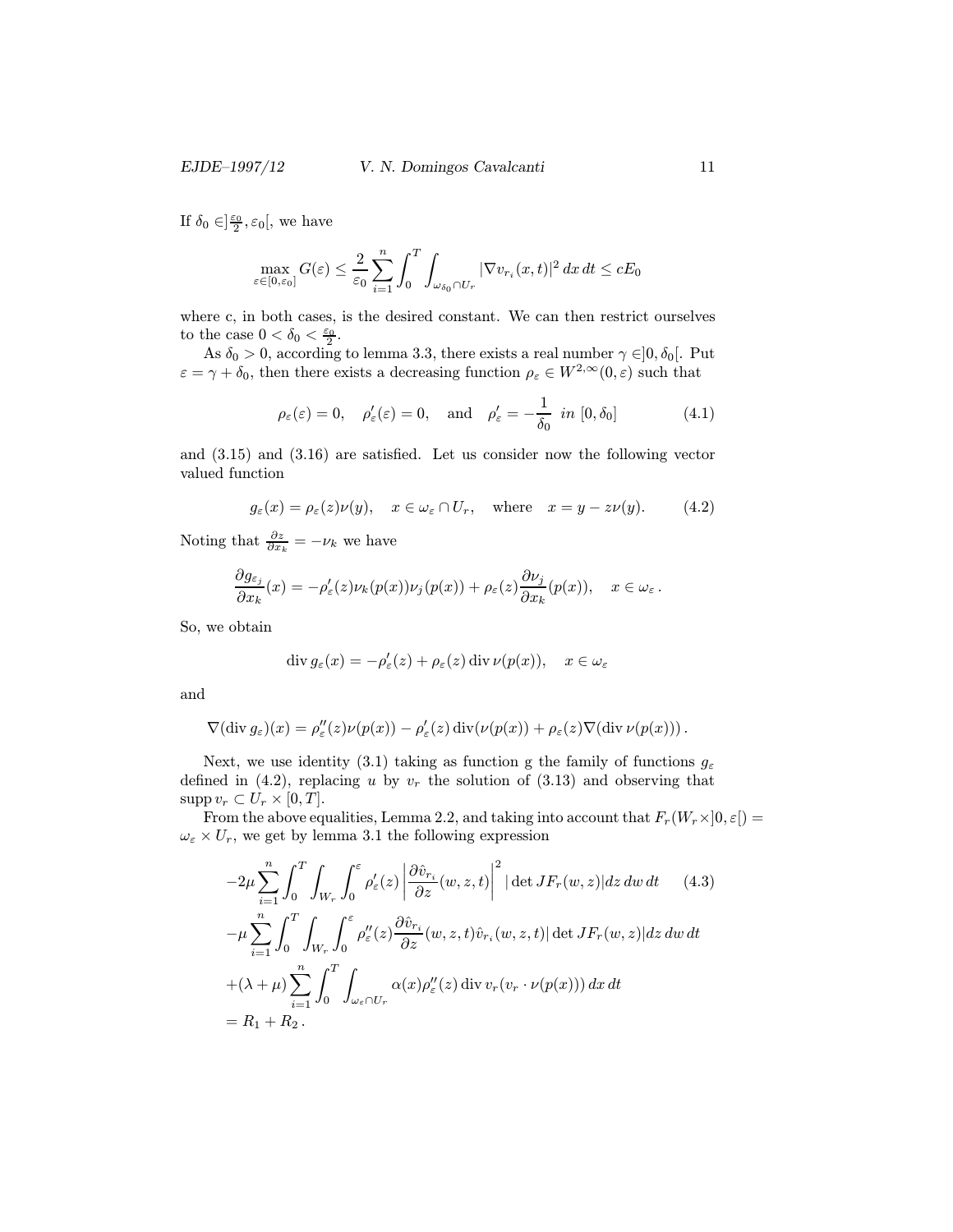where  $R_1$  is given by

$$
-2\mu \sum_{i,j,k=1}^{n} \int_{0}^{T} \int_{\omega_{\varepsilon} \cap U_{r}} \rho_{\varepsilon}(z) \frac{\partial v_{r_{i}}}{\partial x_{j}} \frac{\partial v_{r_{i}}}{\partial x_{k}} \frac{\partial v_{j}}{\partial x_{k}} (p(x)) dx dt
$$
  
\n
$$
-\mu \sum_{i=1}^{n} \int_{0}^{T} \int_{\omega_{\varepsilon} \cap U_{r}} \rho_{\varepsilon}(z) (\nabla v_{r_{i}} \cdot \nabla(\text{div} \nu(p(x)))) v_{r_{i}} dx dt
$$
  
\n
$$
-2(\lambda + \mu) \int_{i,j=1}^{n} \int_{0}^{T} \int_{\omega_{\varepsilon} \cap U_{r}} \alpha(x) \rho_{\varepsilon}(z) \, \text{div} \, v_{r} \frac{\partial v_{r_{i}}}{\partial x_{j}} \frac{\partial v_{j}}{\partial x_{i}} (p(x)) dx dt
$$
  
\n
$$
-(\lambda + \mu) \int_{0}^{T} \int_{\omega_{\varepsilon} \cap U_{r}} \alpha(x) \rho_{\varepsilon}(z) \, \text{div} \, v_{r} (v_{r} \cdot \nabla(\text{div} \nu(p(x)))) dx dt
$$
  
\n
$$
-2 \sum_{i=1}^{n} \int_{0}^{T} \int_{W_{r}} \int_{0}^{\varepsilon} \rho_{\varepsilon}(z) \hat{h}_{r_{i}}(w, z, t) \frac{\partial \hat{v}_{r_{i}}}{\partial z}(w, z, t) \hat{v}_{r_{i}}(w, z, t) | \det JF_{r}(w, z)| dz dw dt
$$
  
\n
$$
+ \sum_{i=1}^{n} \int_{0}^{T} \int_{W_{r}} \int_{0}^{\varepsilon} \rho_{\varepsilon}(z) \, \text{div} \nu(F_{r}(w, 0)) \hat{h}_{r_{i}}(w, z, t) | \det JF_{r}(w, z)| dz dw dt
$$
  
\n
$$
+ \int_{\Sigma} \{ \mu \sum_{i=1}^{n} \left| \frac{\partial v_{r_{i}}}{\partial \nu} \right|^{2} + (\lambda + \mu) \alpha(x) || \operatorname{div} v_{r}|^{2} \} \rho_{\varepsilon}(0) d\Gamma dt
$$
  
\n $$ 

and  $\mathcal{R}_2$  is given by

$$
-\mu \sum_{i=1}^{n} \int_{0}^{T} \int_{W_{r}} \int_{0}^{\varepsilon} \rho_{\varepsilon}'(z) \operatorname{div} \nu(F_{r}(w,0)) \frac{\partial \hat{v}_{r_{i}}}{\partial z}(w,z,t) \hat{v}_{r_{i}}(w,z,t,)\times
$$
  
\n
$$
|\det JF_{r}(w,z)| dz dw dt
$$
  
\n
$$
-2(\lambda + \mu) \sum_{i=1}^{n} \int_{0}^{T} \int_{W_{r}} \int_{0}^{\varepsilon} \alpha(F_{r}(w,z)) \rho_{\varepsilon}'(z) \operatorname{div} v_{r}(F_{r}(w,z),t) \frac{\partial \hat{v}_{r_{i}}}{\partial z}(w,z,t) \times
$$
  
\n
$$
\nu_{i}(F_{r}(w,0)) |\det JF_{r}(w,z)| dz dw dt
$$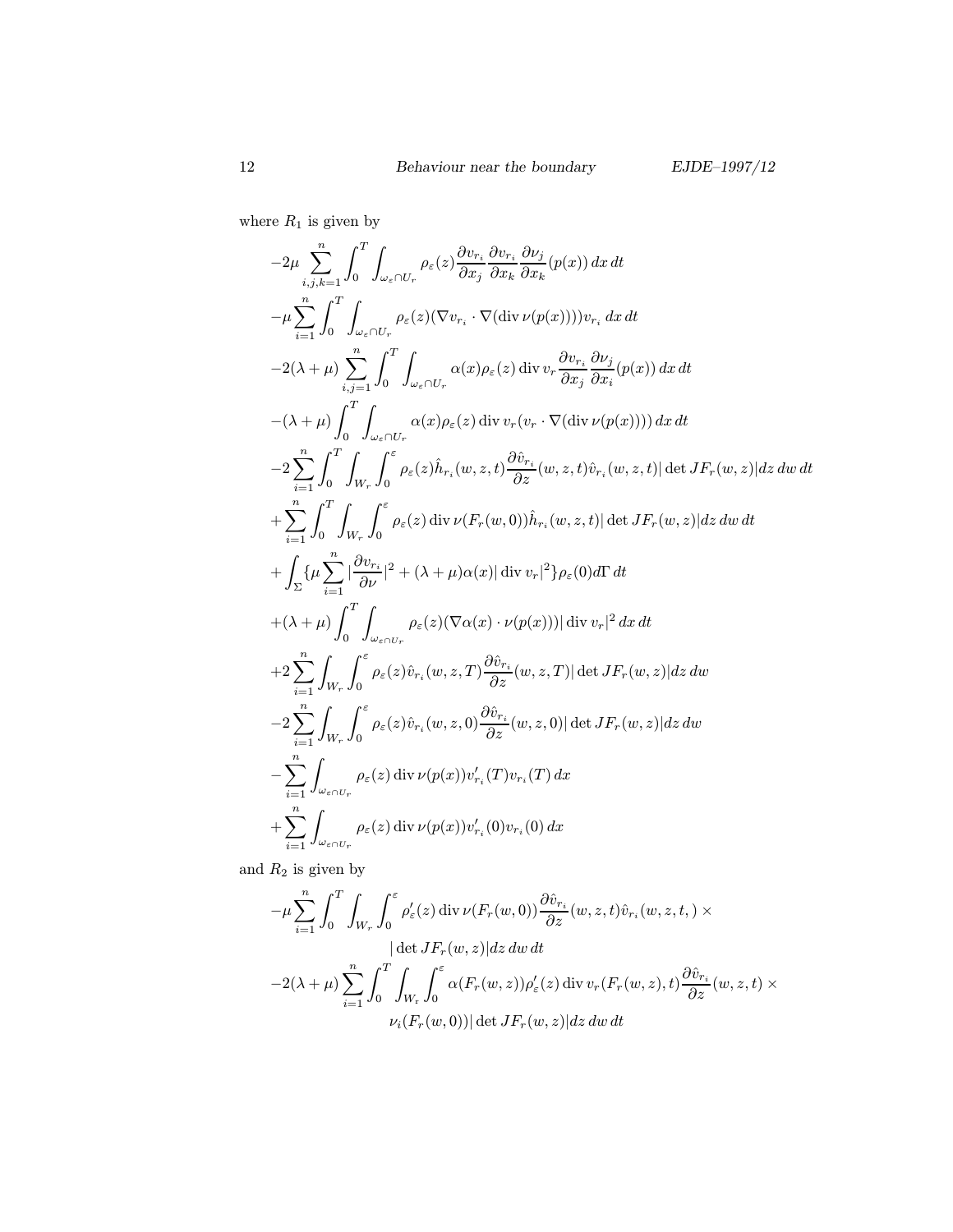#### EJDE–1997/12 V. N. Domingos Cavalcanti 13

$$
+(\lambda + \mu) \int_0^T \int_{\omega_{\varepsilon} \cap U_r} \alpha(x) \rho_{\varepsilon}'(z) \operatorname{div} \nu(p(x)) \operatorname{div} v_r(v_r \cdot \nu(p(x))) dx dt - \sum_{i=1}^n \int_0^T \int_{W_r} \int_0^{\varepsilon} \rho_{\varepsilon}'(z) \hat{h}_{r_i}(w, z, t) \hat{v}_{r_i}(w, z, t) |\det JF_r(w, z)| dz dw dt + \sum_{i=1}^n \int_{\omega_{\varepsilon} \cap U_r} \rho_{\varepsilon}'(z) v_{r_i}'(T) v_{r_i}(T) dx - \sum_{i=1}^n \int_{\omega_{\varepsilon} \cap U_r} \rho_{\varepsilon}'(z) v_{r_i}'(0) v_{r_i}(0) dx.
$$

Note that the expression for  $R_1$  collects the terms which involves  $\rho_{\varepsilon}(z)$  and the expression  $R_2$  the terms related to  $\rho'_{\varepsilon}(z)$ .

Taking into account the regularity of the functions  $\alpha,\,\rho_\varepsilon$  and of the normal vector  $\nu$ , and considering that

$$
\frac{\partial v_{r_i}}{\partial \nu} = \theta_r |_{\Gamma} \frac{\partial u_i}{\partial \nu} \quad \text{and} \quad \text{div } v_r |_{\Gamma} = \theta_r |_{\Gamma} \text{div } u|_{\Gamma} \tag{4.4}
$$

we have a positive constant  $C_1$  such that  $|R_1| \leq C_1 E_0$ .

On the other hand, observing that:

$$
\frac{\partial v_{r_i}}{\partial x_j}(x) = -\frac{\partial \hat{v}_{r_i}}{\partial z}(w, z)\nu_j(F_r(w, 0)) + D_w \hat{v}_{r_i} D_{x_j} w
$$

where

$$
D_w\hat{v}_{r_i}D_{x_j}w = \sum_{k=1}^{n-1} \frac{\partial \hat{v}_{r_i}}{\partial w_k}(w, z) \frac{\partial w_k}{\partial x_j},
$$

we can write

$$
\operatorname{div} v_r(x) = \sum_{j=1}^n \{-\frac{\partial \hat{v}_{r_j}}{\partial z}(w, z)\nu_j(F_r(w, 0)) + D_w \hat{v}_{r_j} D_{x_j} w\}.
$$
 (4.5)

Using the Hölder inequality, we have

$$
|\hat{v}_{r_i}(w, z, t)|^2 \leq z \int_0^z \left| \frac{\partial \hat{v}_{r_i}}{\partial z}(w, s, t) \right|^2 ds.
$$

From this inequality, and using in (4.5) an analogous argument to the one used by C. Fabre and J. P. Puel in [6] (page 196) we conclude that there exists  $C_2 > 0$ such that

$$
|R_2| \le C_2 E_0. \tag{4.6}
$$

From (4.3), (4.4) and (4.6) we find a positive constant  $C_3$  independent of  $\varepsilon$ ,  $\delta_0$  and u for which,

$$
-2\mu \sum_{i=1}^{n} \int_{0}^{T} \int_{W_{r}} \int_{0}^{\varepsilon} \rho_{\varepsilon}'(z) \left| \frac{\partial \hat{v}_{r_{i}}}{\partial z}(w, z, t) \right|^{2} |\det JF_{r}(w, z)| dz dw dt \qquad (4.7)
$$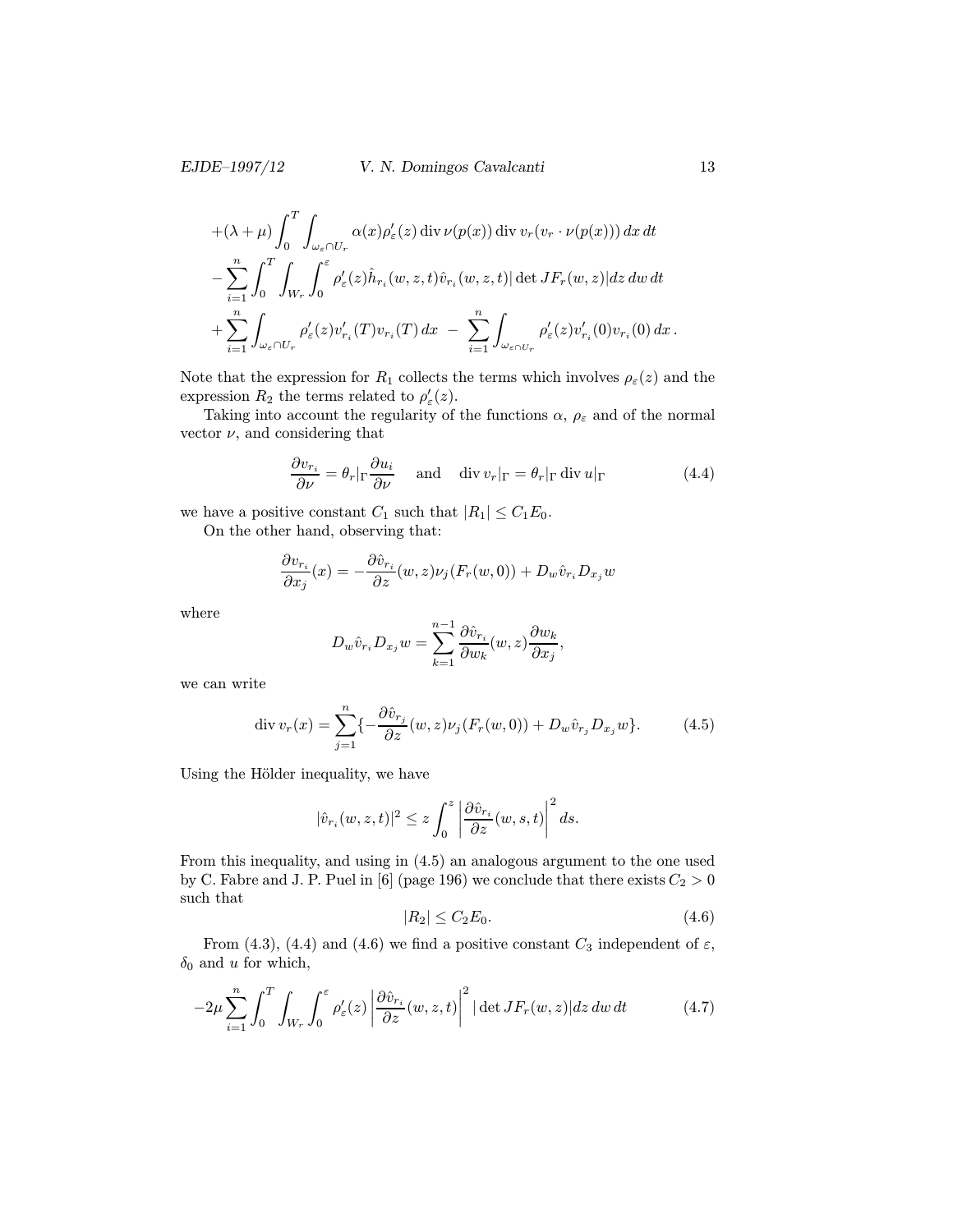$$
\leq \mu \sum_{i=1}^n \int_0^T \int_{W_r} \int_0^{\varepsilon} \rho_{\varepsilon}''(z) \frac{\partial \hat{v}_{r_i}}{\partial z}(w, z, t) \hat{v}_{r_i}(w, z, t) |\det JF_r(w, z)| dz dw dt - (\lambda + \mu) \int_0^T \int_{\omega_{\varepsilon} \cap U_r} \alpha(x) \rho_{\varepsilon}''(z) \operatorname{div} v_r(v_r \cdot \nu(p(x))) dx dt + C_3 E_0.
$$

But using (4.5) we have

$$
-(\lambda + \mu) \int_0^T \int_{\omega_{\varepsilon} \cap U_r} \alpha(x) \rho_{\varepsilon}''(z) \operatorname{div} v_r(v_r \cdot \nu(p(x))) dx dt \qquad (4.8)
$$
  
\n
$$
= (\lambda + \mu) \sum_{i,j=1}^n \int_0^T \int_{W_r} \int_0^{\varepsilon} \alpha(F_r(w, z)) \rho_{\varepsilon}''(z) \frac{\partial \hat{v}_{r_i}}{\partial z}(w, z, t) \nu_i(F_r(w, 0)) \hat{v}_{r_j}(w, z, t) \times
$$
  
\n
$$
\nu_j(F_r(w, 0)) |\det JF_r(w, z)| dz dw dt
$$
  
\n
$$
-(\lambda + \mu) \int_0^T \int_{W_r} \int_0^{\varepsilon} \alpha(F_r(w, z)) \rho_{\varepsilon}''(z) \sum_{i=1}^n D_w \hat{v}_{r_i} D_{x_i} w \times
$$
  
\n
$$
(\hat{v}_r(w, z, t) \cdot \nu(F_r(w, 0))) |\det JF_r(w, z)| dz dw dt.
$$

Using the Cauchy-Schwarz inequality and (4.1) we prove that

$$
(\lambda + \mu) \sum_{i,j=1}^{n} \int_{0}^{T} \int_{W_r} \int_{0}^{\varepsilon} \alpha(F_r(w, z)) \rho_{\varepsilon}''(z) \frac{\partial \hat{v}_{r_i}}{\partial z}(w, z, t) \nu_i(F_r(w, 0)) \times
$$
  

$$
\hat{v}_{r_j}(w, z, t) \nu_j(F_r(w, 0)) |\det JF_r(w, z)| dz dw dt \qquad (4.9)
$$
  

$$
\leq (\lambda + \mu) \alpha_1 n \left\{ \frac{1}{\gamma} \int_{0}^{T} \int_{W_r} \int_{\delta_0}^{\varepsilon} \sum_{i=1}^{n} \left| \frac{\partial \hat{v}_{r_i}}{\partial z}(w, z, t) \right|^2 |\det JF_r(w, z)| dz dw dt \right\}^{1/2} \times
$$
  

$$
\left\{ \gamma \int_{0}^{T} \int_{W_r} \int_{\delta_0}^{\varepsilon} \sum_{i=1}^{n} |\rho_{\varepsilon}''(z)|^2 |\hat{v}_{r_i}(w, z, t)|^2 |\det JF_r(w, z)| dz dw dt \right\}^{1/2}
$$
  

$$
\leq (\lambda + \mu) \alpha_1 n G(\delta_0)^{1/2} (\frac{9}{4} G(\delta_0) + C_4 E_0)^{1/2},
$$

where the last inequality comes from (3.16) and the identity

$$
\hat{v}_{r_j}(w, z, t) |\det JF_r(w, z)|^{1/2}
$$
\n
$$
= \int_0^z \frac{\partial \hat{v}_{r_j}}{\partial z}(w, s, t) |\det JF_r(w, z)|^{1/2} ds + \int_0^z \hat{v}_{r_j}(w, s, t) \frac{\partial}{\partial z} (|\det JF_r(w, s)|^{1/2}) ds.
$$

Now, using an analogous argument to the one used in C. Fabre and J.P. Puel  $[6]$ (page 197) we get

$$
(\lambda + \mu)|\sum_{i=1}^{n} \int_0^T \int_{W_r} \int_0^{\varepsilon} \alpha(F_r(w, z)) \rho_{\varepsilon}''(z) [D_w \hat{v}_{r_i} D_{x_i} w] \times
$$
  

$$
(\hat{v}_r(w, z, t) \cdot \nu(F_r(w, 0))) |\det JF_r(w, z)| dz dw dt | \leq C_5 E_0.
$$
 (4.10)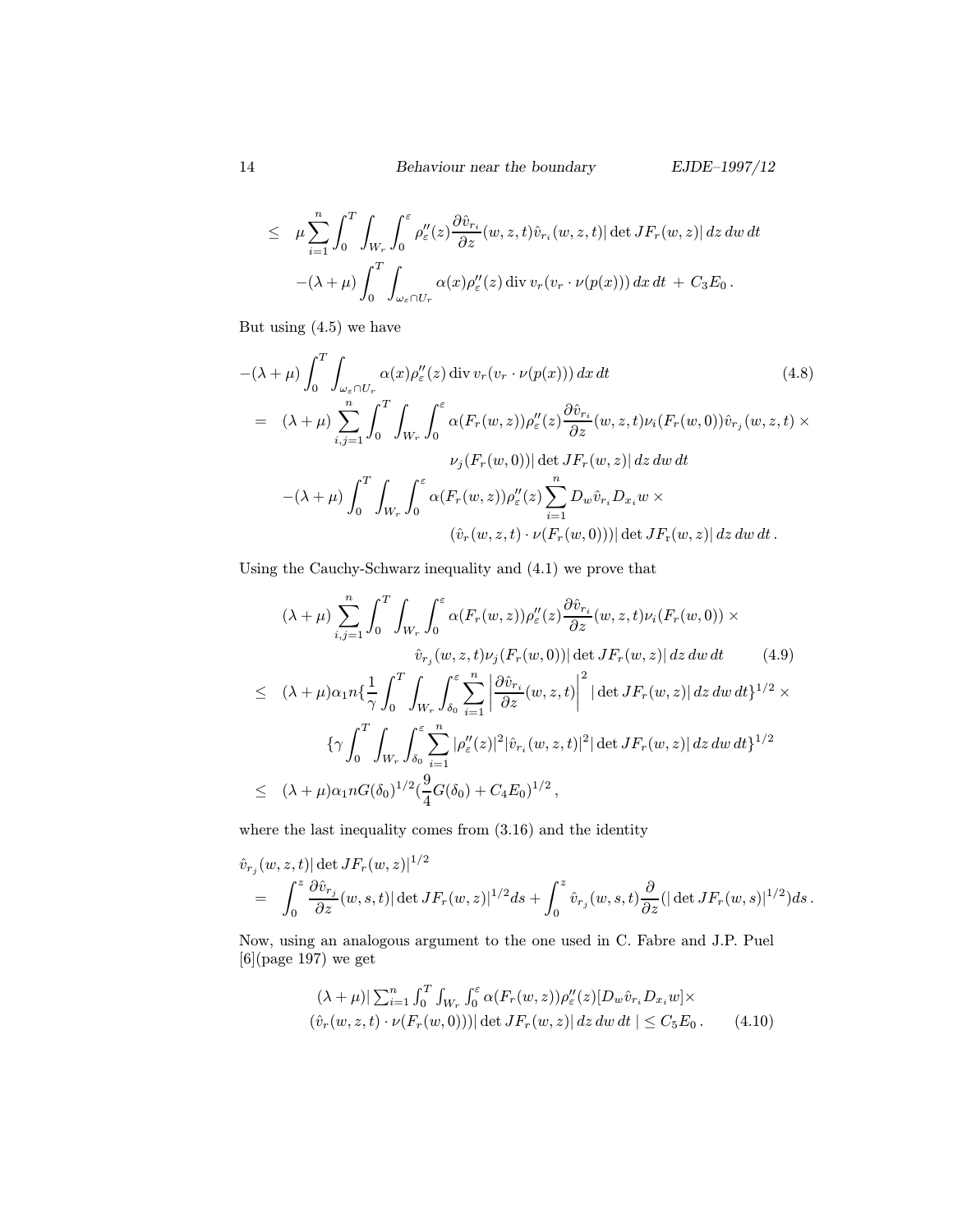So, by (4.8)-(4.10) we have

$$
-(\lambda + \mu) \int_0^T \int_{\omega_{\varepsilon} \cap U_r} \alpha(x) \rho_{\varepsilon}''(z) \operatorname{div} v_r(v_r \cdot \nu(p(x))) dx dt \qquad (4.11)
$$
  

$$
\leq \frac{3}{2} (\lambda + \mu) \alpha_1 n G(\delta_0) + C_6 (\lambda + \mu) \alpha_1 n G(\delta_0)^{\frac{1}{2}} E_0^{\frac{1}{2}} + C_7 E_0.
$$

Proceeding in the same way we did to obtain (4.9) we get

$$
\mu \sum_{i=1}^{n} \int_{0}^{T} \int_{W_r} \int_{0}^{\varepsilon} \rho_{\varepsilon}''(z) \frac{\partial \hat{v}_{r_i}}{\partial z}(w, z, t) \hat{v}_{r_i}(w, z, t) |\det JF_r(w, z)| dz dw dt
$$
  

$$
\leq \frac{3}{2} \mu G(\delta_0) + C_8 \mu G(\delta_0)^{1/2} E_0^{1/2}.
$$
 (4.12)

Finally, using the fact that  $\rho'_{\varepsilon}(z) \leq 0$  we have

$$
-2\mu \sum_{i=1}^{n} \int_{0}^{T} \int_{W_{r}} \int_{0}^{\varepsilon} \rho_{\varepsilon}'(z) \left| \frac{\partial \hat{v}_{r_{i}}}{\partial z}(w, z, t) \right|^{2} |\det JF_{r}(w, z)| dz dw dt
$$
  
\n
$$
\geq 2\mu G(\delta_{0}). \tag{4.13}
$$

Replacing the inequalities  $(4.11)-(4.13)$  in  $(4.7)$  we obtain

$$
2\mu G(\delta_0) \left[ \frac{1}{4} - \frac{3}{4} n \frac{(\lambda + \mu)}{\mu} \alpha_1 \right] \leq C_9 G(\delta_0)^{1/2} E_0^{1/2} + C_{10} E_0.
$$

Since  $\alpha_1 < \frac{\mu}{3n(\lambda+\mu)}$ , there exists  $\zeta_0 > 0$  such that

$$
0<\zeta_0<\frac{1}{4}-\frac{3}{4}n\frac{(\lambda+\mu)}{\mu}\alpha_1
$$

and consequently there exists  $C > 0$ , independent of  $\varepsilon$ , u and  $\delta_0$  such that

$$
\max_{\varepsilon \in [0,\varepsilon_0]} G(\varepsilon) \leq C E_0.
$$

So, in any case, there exists  $C > 0$  independent of  $\varepsilon$ , u and  $\delta_0$  such that

$$
\frac{1}{\varepsilon} \sum_{i=1}^n \int_0^T \int_{\omega_{\varepsilon} \cap U_r} |\nabla v_{r_i}(x, t) \cdot \nu(p(x))|^2 dx dt \n\leq C\{||u_0||_V^2 + |u_1|_H^2 + ||h||_{L^1(0,T,H)}^2\}, \quad \forall \varepsilon \in ]0, \varepsilon_0].
$$

But since  $u = \sum_{r=1}^{m} v_r$ , Theorem 4.1 is proved. From the above theorem we obtain the following result.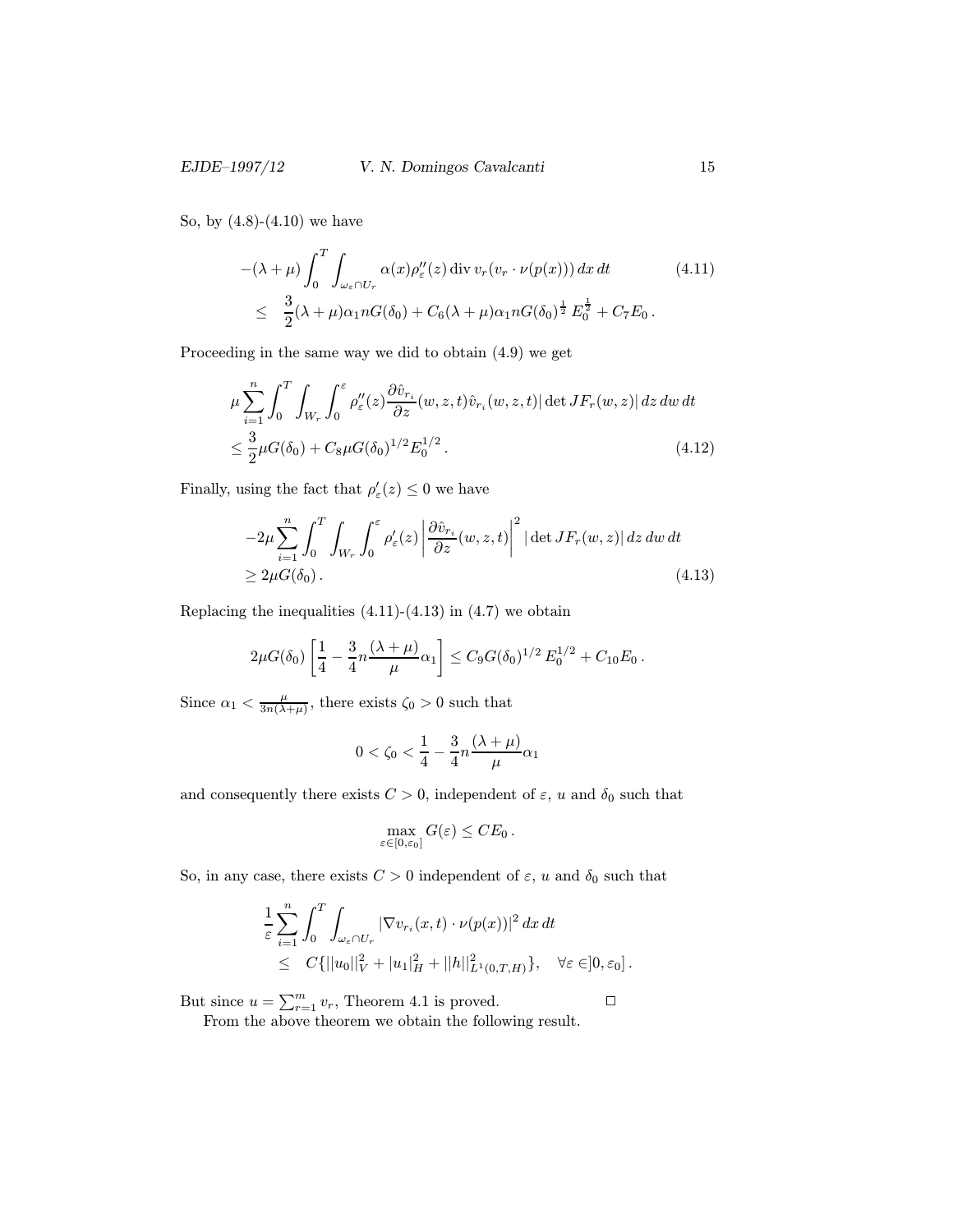**Theorem 4.2** There exist positive constants C and  $\varepsilon_0$  such that every solution u of (1.1) where (1.2) holds with  $\alpha_1 \leq \frac{\mu}{3n(\lambda+\mu)}$  satisfies

$$
\frac{1}{\varepsilon^3} \sum_{i=1}^n \int_0^T \int_{\omega_{\varepsilon}} |u_i(x,t)|^2 \, dx \, dt \leq CE_0 \, , \forall \varepsilon \in ]0, \varepsilon_0].
$$

Furthermore, C and  $\varepsilon_0$  depend only on the real positive number T, the function  $\alpha(x)$ , the geometry of  $\Omega$ , and the Lamé constants.

**Proof.** Let  $u = (u_1, \ldots, u_n)$  be the solution of (1.1) with (1.2) and let  $\varepsilon_0$  be the minimum between the two epsilons found in Lemmas 2.1 and 2.2. Considering  ${\lbrace \theta_r \rbrace}_{1 \leq r \leq m}$  a  $C^{\infty}$  partition of the unity relative to the open sets  $U_1, \ldots, U_m$ given in Lemma 2.1 we obtain  $u = \sum_{r=1}^{m} u\theta_r$ . Then, for every  $\varepsilon \in ]0, \varepsilon_0]$  we obtain

$$
\int_{0}^{T} \int_{\omega_{\varepsilon}} |u_{i}(x,t)|^{2} dx dt = \int_{0}^{T} \int_{\omega_{\varepsilon}} |\sum_{r=1}^{m} u_{i} \theta_{r}|^{2} dx dt
$$
\n
$$
\leq C_{11} \sum_{r=1}^{m} \int_{0}^{T} \int_{\omega_{\varepsilon} \cap U_{r}} |u_{i}|^{2} |\theta_{r}|^{2} dx dt
$$
\n
$$
\leq C_{11} \sum_{r=1}^{m} \int_{0}^{T} \int_{\omega_{\varepsilon} \cap U_{r}} |u_{i}|^{2} dx dt
$$
\n
$$
= C_{11} \sum_{r=1}^{m} \int_{0}^{T} \int_{W_{r}} \int_{0}^{\varepsilon} |\hat{u}_{i}(w, z, t)|^{2} |\det JF_{r}(w, z)| dz dw dt
$$
\n
$$
\leq C_{12} \sum_{r=1}^{m} \int_{0}^{T} \int_{W_{r}} \int_{0}^{\varepsilon} |\hat{u}_{i}(w, z, t)|^{2} dz dw dt, \qquad (4.14)
$$

where  $\hat{u}_i(w, z, t) = u_i(F_r(w, z), t)$ . Since

$$
\hat{u}_i(w, z, t) = \int_0^z \frac{\partial \hat{u}_i}{\partial s}(w, s, t) ds,
$$

it follows that

$$
|\hat{u}_i(w,z,t)|^2 \leq z \int_0^z \left| \frac{\partial \hat{u}_i}{\partial s}(w,s,t) \right|^2 ds.
$$

Consequently from (4.14) we have

$$
\int_0^T \int_{\omega_{\varepsilon}} |u_i(x,t)|^2 dx dt
$$
  
\n
$$
\leq C_{12} \sum_{r=1}^m \int_0^T \int_{W_r} \int_0^{\varepsilon} (z \int_0^z \left| \frac{\partial \hat{u}_i}{\partial s}(w,s,t) \right|^2 ds) dz dw dt
$$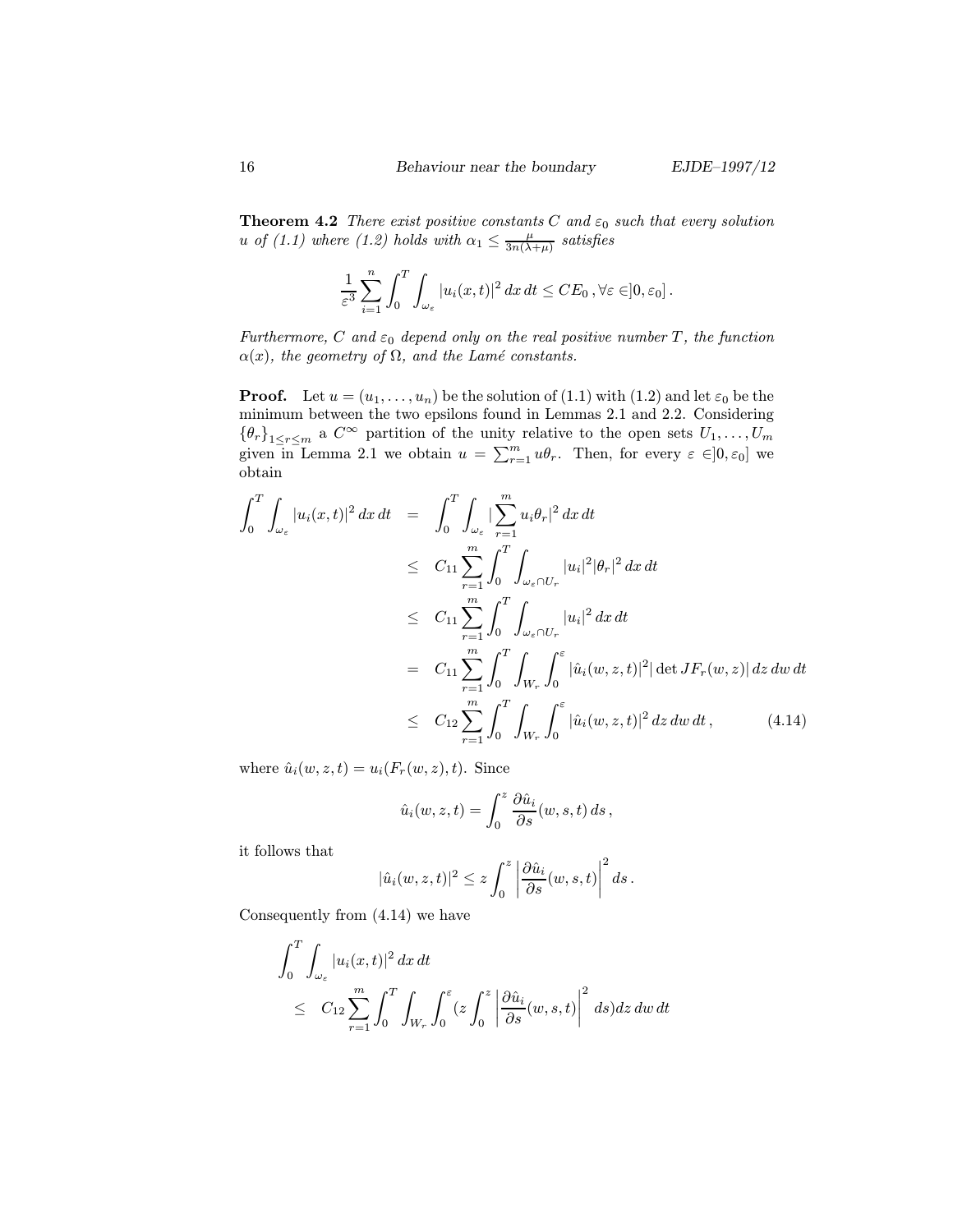$$
\leq C_{12} \sum_{r=1}^{m} \int_{0}^{T} \int_{W_r} \int_{0}^{\varepsilon} z \int_{0}^{\varepsilon} \left| \frac{\partial \hat{u}_i}{\partial s}(w, s, t) \right|^{2} ds dz dw dt
$$
  
\n
$$
= C_{12} \left( \sum_{r=1}^{m} \int_{0}^{T} \int_{W_r} \int_{0}^{\varepsilon} \left| \frac{\partial \hat{u}_i}{\partial s}(w, s, t) \right|^{2} ds dw dt \right) \left( \int_{0}^{\varepsilon} z dz \right)
$$
  
\n
$$
= C_{13} \varepsilon^{2} \sum_{r=1}^{m} \int_{0}^{T} \int_{W_r} \int_{0}^{\varepsilon} \left| \nabla u_i(F_r(w, s), t) \cdot \nu(F_r(w, 0)) \right|^{2} ds dw dt
$$

where the last equality comes from (2.1). Therefore,

$$
\int_0^T \int_{\omega_{\varepsilon}} |u_i(x,t)|^2 dx dt \leq C_{14} \varepsilon^2 \sum_{r=1}^m \int_0^T \int_{\omega_{\varepsilon} \cap U_r} |\nabla u_i(x,t) \cdot \nu(p(x))|^2 dx dt
$$
  

$$
\leq C_{14} \varepsilon^2 \int_0^T \int_{\omega_{\varepsilon}} |\nabla u_i(x,t) \cdot \nu(p(x))|^2 dx dt.
$$

Then, we obtain the desired result from Theorem 4.1, in view of

$$
\frac{1}{\varepsilon^3} \int_0^T \int_{\omega_\varepsilon} |u_i(x,t)|^2 \, dx \, dt \leq C_{14} \frac{1}{\varepsilon} \int_0^T \int_{\omega_\varepsilon} |\nabla u_i(x,t) \cdot \nu(p(x))|^2 \, dx \, dt.
$$

Acknowledgments. I want to express my sincere gratitude to my adviser Professor Manuel Milla Miranda, to Luiz Adauto Medeiros for his stimulating discussions, and to Jean Pierre Puel and Caroline Fabre for their helpful comments. I should also thank God, my family and my friends for the strength received.

## References

- [1] Horn, M. A. and Bradley, M. E., Global stabilization of Von Karman plate with boundary feedback acting via bending moments only, Nonlinear Analysis, V.25, N.4, (1995), 417-435.
- [2] Do Carmo, M., Differential Geometry of Curves and Surfaces, Prentice Hall, New Jersey, 1976.
- [3] Domingos Cavalcanti, V. N., Asymptotic Behaviour of the Elasticity System Solutions, Doctorate Thesis, Federal University of Rio de Janeiro, Rio de Janeiro, 1995.
- [4] Fabre, C., Comportement au voisinage du bord des solutions de quelques équations d'évolution linéaires, Thèse de Doctorat de l'Université Pierre et Marie Curie - Paris VI, Paris, 1990.